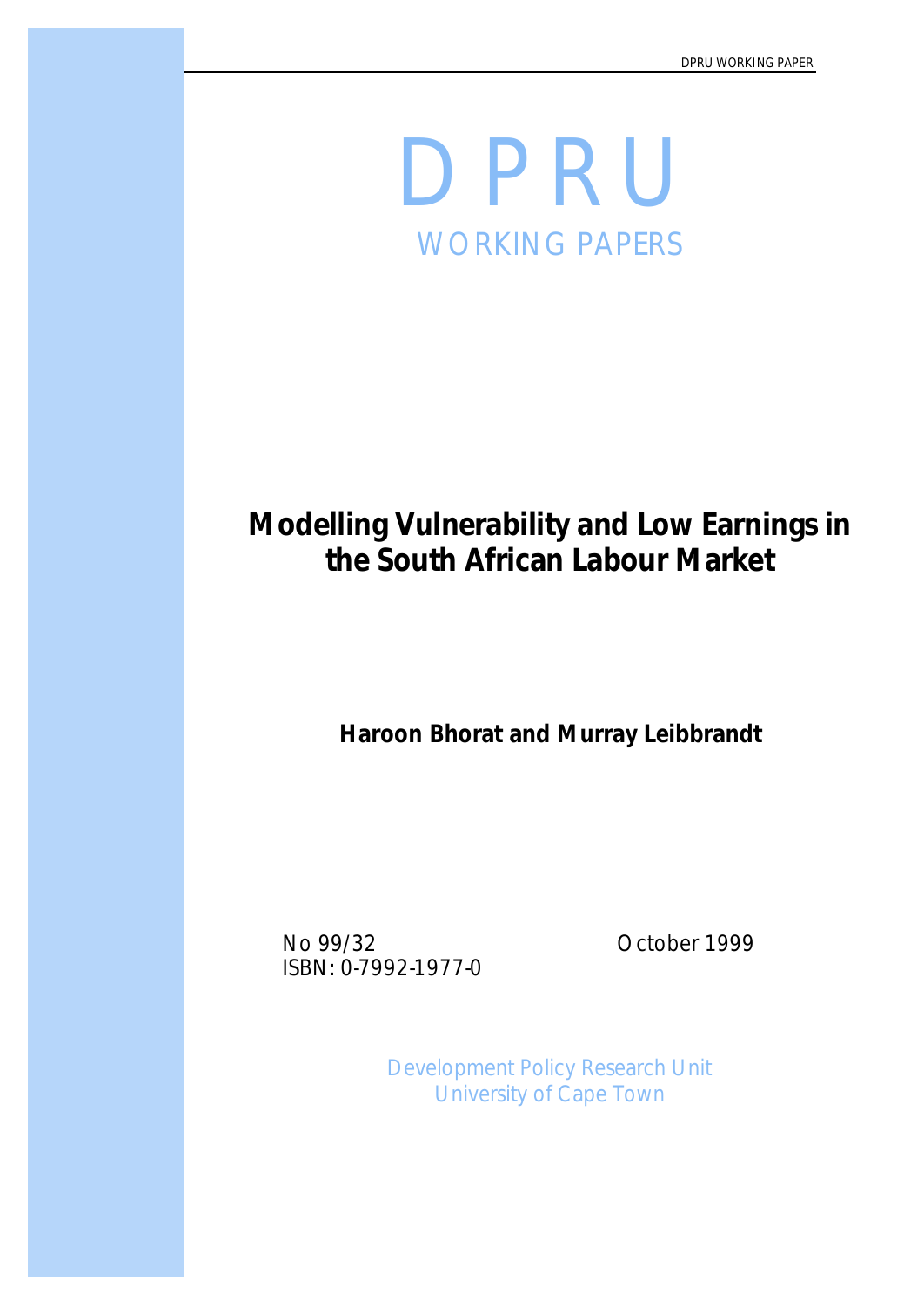# **Abstract**

Drawing on a comparative overview of the earnings function work on South Africa, this article presents an alternative and comprehensive model of earnings in the South African labour market. The paper uses the standard Heckman two-step approach in trying to model participation, employment and earnings. The results of the modelling indicate, amongst other outcomes, that structural, involuntary unemployment is a crucial feature of the labour market. In addition, rural labour markets and rural participants are seen to be very distinct from those in urban areas – suggesting that spatial rigidities are essential to understanding employment creation in the domestic economy. Finally, age and education are prominent in all the equations of the youth in the labour market, either as non-participants or as the unemployed. The education coefficients show that while non-tertiary schooling encourages participation, it does not secure employment. In turn though, for those in employment, the positive returns to schooling are still reflected.

# **Acknowledgements**

This paper is part of a larger one-year project on Labour Markets, Poverty and Inequality in South Africa. We would like to thank the African Economic Research Consortium (AERC) and the South African Department of Labour for their generous financial assistance.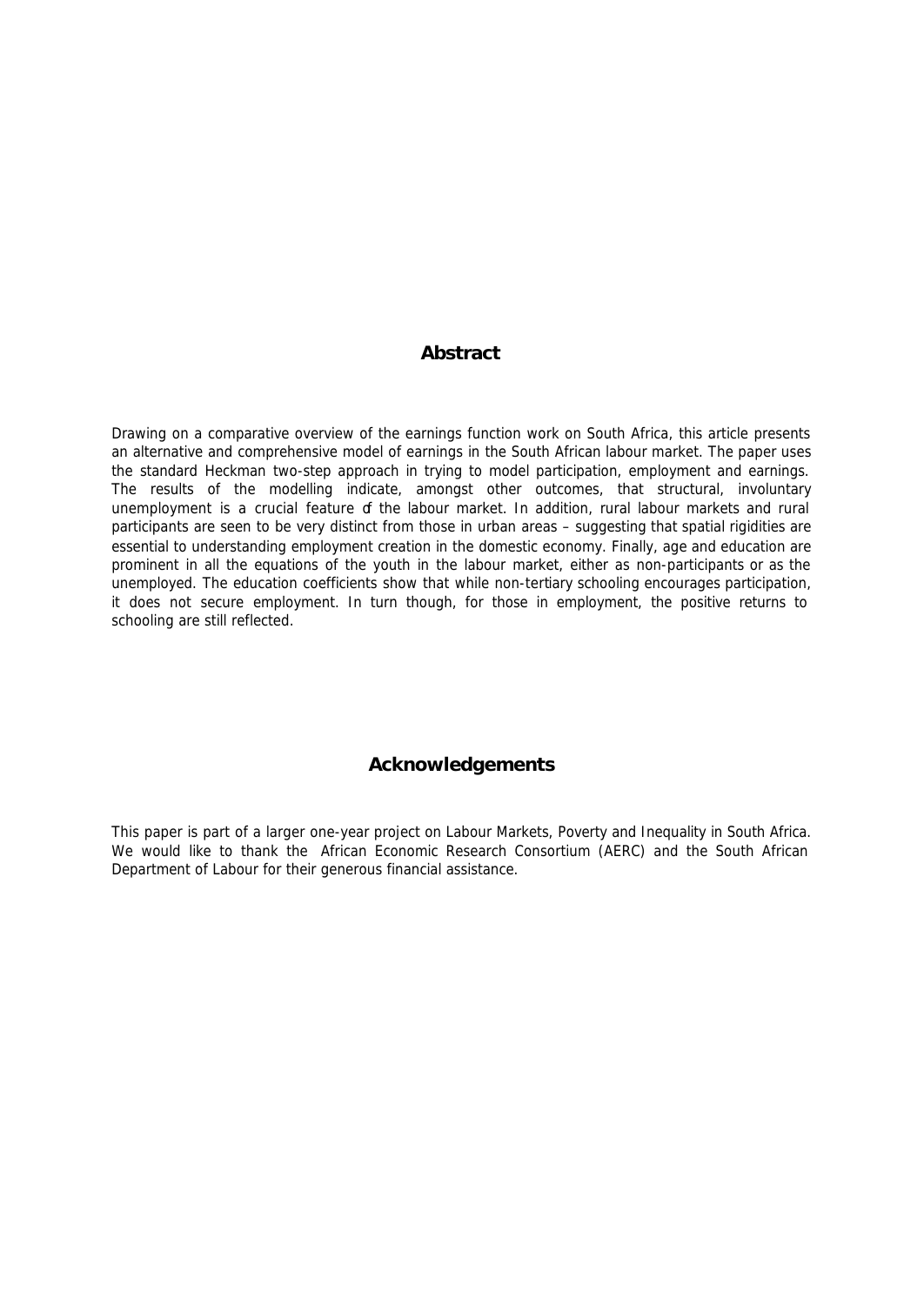# **Table of Contents**

# **List of Tables**

| Table 2 : African male and female labour participation equations for expanded and narrow definitions of            |
|--------------------------------------------------------------------------------------------------------------------|
| Table 3: African male and female employment equations for expanded and narrow definitions of unemployment14        |
| Table 4: African male and female earnings equations for expanded and narrow definitions of unemployment16          |
| Table 5 : Urban African male and female labour participation equations for expanded and narrow definitions of      |
| Table 6: Urban African male and female employment equations for expanded and narrow definitions of                 |
| Table 7: Urban African male and female earnings equations for expanded and narrow definitions of unemployment.23   |
| Table 8: Rural African male and female labour participation equations for expanded and narrow definitions of       |
| Table 9: Rural African male and female employment equations for expanded and narrow definitions of unemployment    |
| Table 10: Rural African male and female earnings equations for expanded and narrow definitions of unemployment. 26 |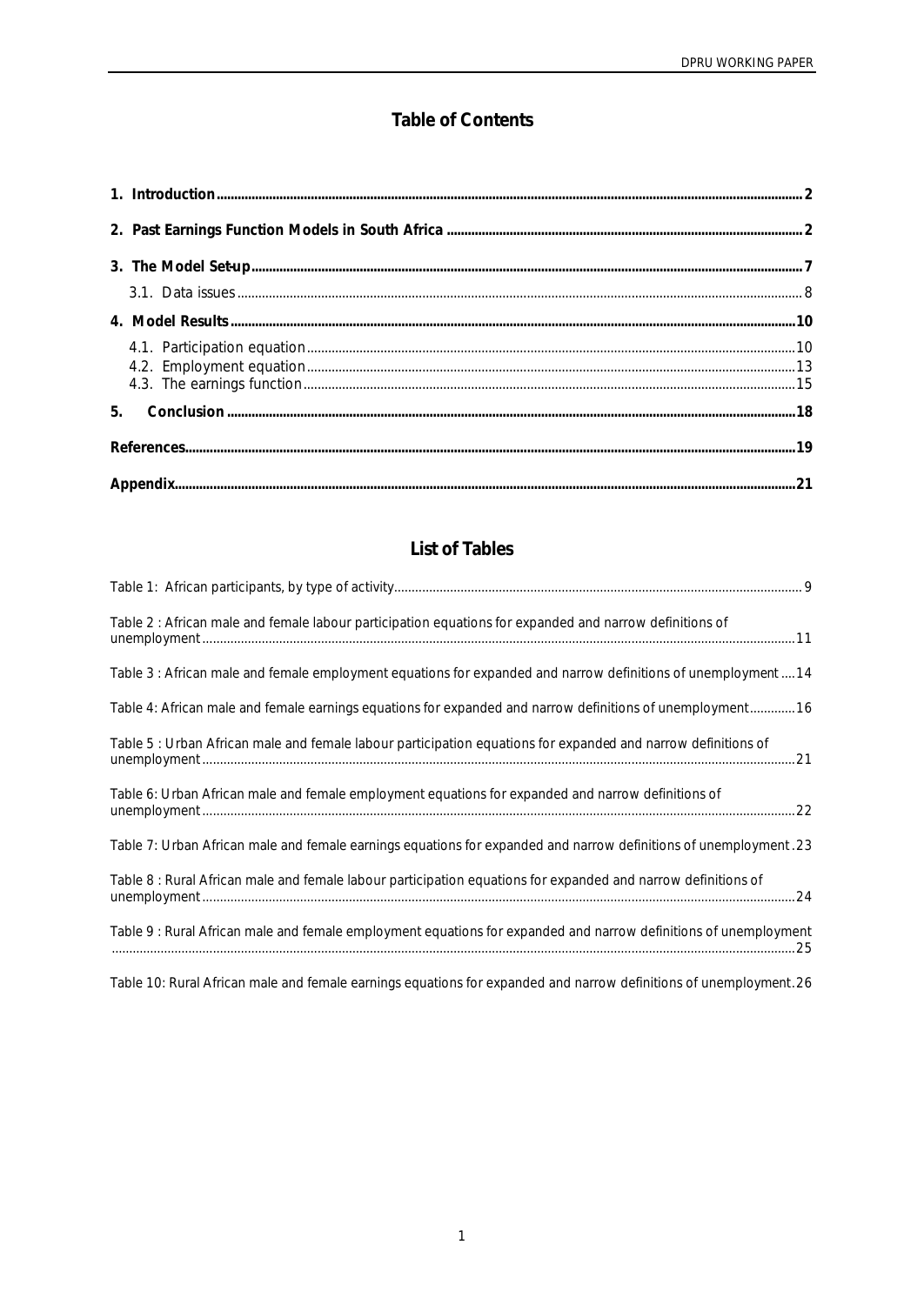# **1. Introduction**

Much work has been done on identifying the correlates of vulnerability in the South African labour market. Most recently, Bhorat and Leibbrandt (1999) provide a descriptive overview of low and zero earners in the labour market, utilising the methodologies found primarily in household poverty studies. One of the key results of the study was that in terms of the race and gender covariates, Africans and females were particularly disadvantaged in the labour market. In addition the study highlighted the importance of rural versus urban labour markets in explaining access to employment and the quality of employment. The importance of education was powerfully displayed through the use of cumulative distribution functions. It appeared though that education was more important in determining earnings than whether an individual gets a job or not. Herein lies the limitation of this descriptive approach: that it is incapable of comprehensively and simultaneously highlighting the different determinants and factors impinging on labour market selection and earnings processes. The next step in such an analysis therefore is to combine these differing covariates, which we identify as important, into an econometric model. Such a model would determine the relative importance of these covariates in explaining each stage of the labour market process, namely participation, employment and earnings.

The modelling work in this paper therefore flows on directly from the descriptive discussion of Bhorat and Leibbrandt (1999) in the sense that we use this analysis to formulate and specify our modelling work. Given the quantum of previous studies on modelling earnings in South Africa however, it is also useful to anchor our approach relative to this recent econometric work. Hence the intention of this paper is two-fold. Firstly, a comparative analysis is undertaken of all the South African earnings function literature, with a focus on the specification of the models and their differing treatments of sample selection issues. Secondly, we propose a model of our own, that attempts to highlight the full dimensions of vulnerability in the South African labour market.

# **2. Past Earnings Function Models in South Africa**

The 1990s have seen the production of a wealth of earnings function work (Moll (1998), Mwabu and Schultz (1996a, 1996b and 1997), Fallon and Lucas (1998), Winter (1998), Hofmeyr (1998), Lucas and Hofmeyr (1998)). This new literature has been spawned largely as a result of the fact that a number of reliable national sample surveys have been conducted in the 1990s. The availability of these data sets have encouraged the application of rigorous and econometrically sophisticated analysis of South African labour market issues for the first time.

We select four of these studies from this literature for further discussion as this is adequate to illustrate the type of choices that need to be made when modelling the South African labour market. It also allows us to illustrate how our approach compares to the existing literature. We summarise the methodology and the results of these studies in Box 1 below.

To the uninitiated, it is hard to read across this literature and make comparisons. The major reason for this is the bewildering array of differences in specification, conceptualisation, estimation techniques and data. These differences are rarely discussed or justified. The four studies presented in Box 1 all use ordinary least squares estimation techniques in estimating the earnings function and all but one use the 1993 South African Living Standards Measurement Survey (LSMS) data. Thus, to a large measure we control for the differences due to data and techniques. This allows us to focus on issues relating to specification and conceptualisation.

In terms of specification issues, each study makes different choices about whether to deal with race, gender and location via dummy variables or via separate equations. Then there are differences in how education, age and experience effects are captured. Some studies use a set of dummy variables and interactive dummy variables for all of these explanatory variables. On the other hand education effects are often assessed through the use of splines.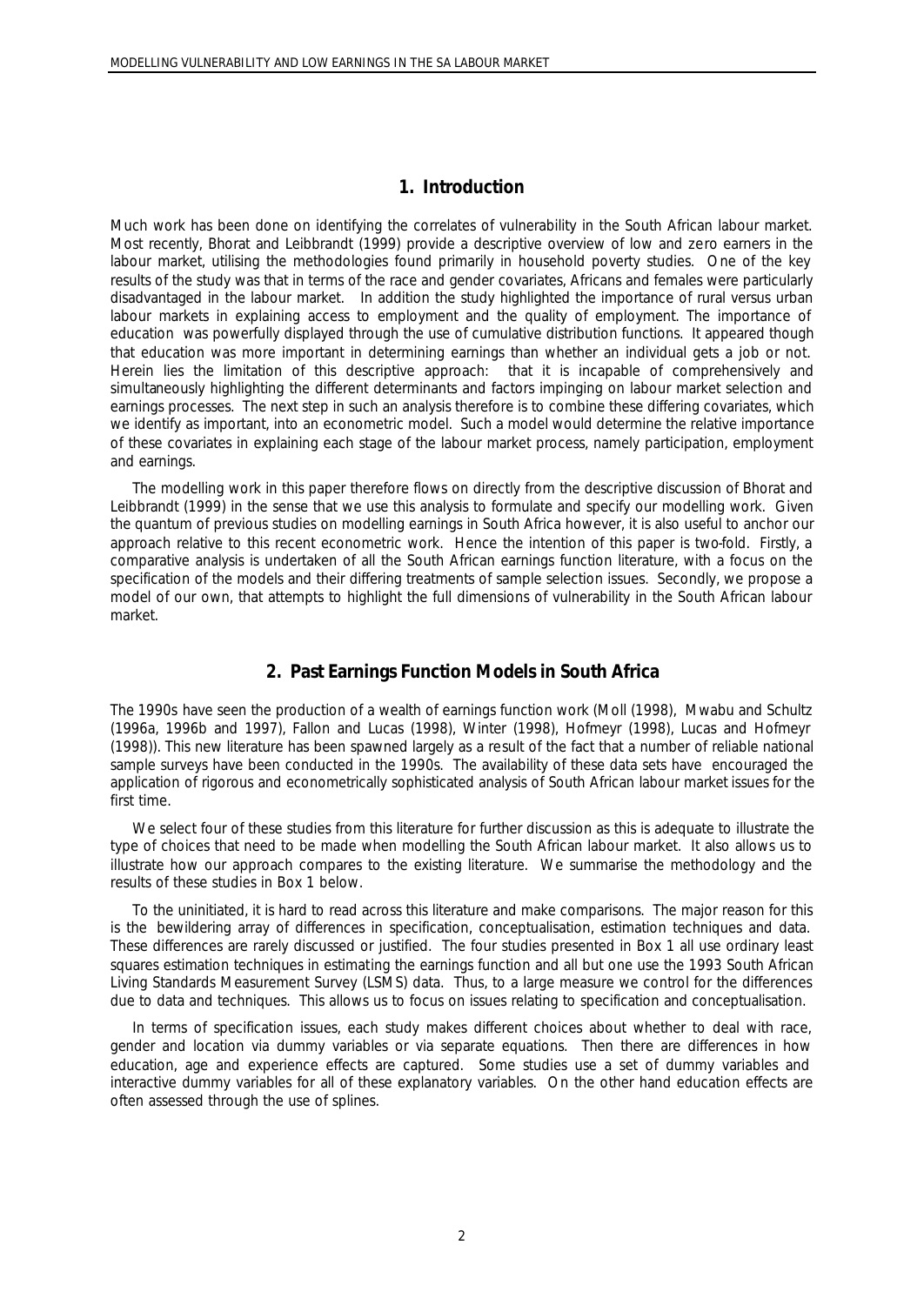|                                        | Box 1: Recent Econometric Approaches to Earnings in the South African Labour Market                                                                                                                                                                                                                       |                                                                                                                                   |                                                                                                                                                                                                                                |                                                                                                                                                                                                                            |  |  |  |  |  |  |  |
|----------------------------------------|-----------------------------------------------------------------------------------------------------------------------------------------------------------------------------------------------------------------------------------------------------------------------------------------------------------|-----------------------------------------------------------------------------------------------------------------------------------|--------------------------------------------------------------------------------------------------------------------------------------------------------------------------------------------------------------------------------|----------------------------------------------------------------------------------------------------------------------------------------------------------------------------------------------------------------------------|--|--|--|--|--|--|--|
| <b>Study and Data</b>                  | <b>Specification of Earnings Function</b>                                                                                                                                                                                                                                                                 | <b>Coverage of Earnings Function</b>                                                                                              | <b>Labour Market Sample Selection</b>                                                                                                                                                                                          | <b>Results</b>                                                                                                                                                                                                             |  |  |  |  |  |  |  |
| Mwabu & Schultz (1996a)<br>(LSMS 1993) | Separate earnings equation by race<br>gender and location (Tests against<br>combined model for all)<br>Three education splines and also includes<br>some tertiary training dummies.<br>Earnings normalised to wage rate per hour<br>$\bullet$                                                             | Formal sector earnings                                                                                                            | Potential labour market<br>participants (the economically<br>active population)<br>Sample selection term has to<br>cope with the participation<br>decision and then whether<br>employed, unemployed or<br>informally employed. | Wage rates of Whites 5 time that of<br>Africans. Half due to education<br>differences<br>African rates of return to education<br>$\bullet$<br>higher for secondary and tertiary.                                           |  |  |  |  |  |  |  |
| Fallon & Lucas (1998)<br>(LSMS 1993)   | Separate earnings equations for African,<br>White and Other<br>Gender and regions specified as dummy<br>$\bullet$<br>variables<br>Education measured as years. Includes an<br>$\bullet$<br>experience-education interaction effect<br>Dummy variables for part-time and for<br>$\bullet$<br>public sector | Formal sector, casual and self-<br>employed earnings                                                                              | Actual labour market participants<br>$\bullet$<br>Sample selection term only has to<br>$\bullet$<br>cope with the unemployed                                                                                                   | Average African gender wage<br>differential is 78%<br>Average African union wage differential<br>is 71%<br>Average African public sector premium<br>is 47%                                                                 |  |  |  |  |  |  |  |
| <b>Winter (1997)</b><br>(OHS 1994)     | Separate earnings equations by race and<br>$\bullet$<br>gender.<br>Includes hours of work as an explanatory<br>$\bullet$<br>variable<br>Education measured as years                                                                                                                                       | Formal sector workers<br>$\bullet$                                                                                                | No sample selection term despite<br>the fullest analysis of participation                                                                                                                                                      | South African participation rates are<br>lower than international trends<br>Sharp gender differences in participation<br>Discrimination accounts for over 70% of<br>the gender wage gap for all groups<br>except Coloureds |  |  |  |  |  |  |  |
| Hofmeyr (1998)<br>(LSMS 1993)          | Separate earnings equations for all<br>earnings categories<br>Only male earners included<br>$\bullet$<br>Race and location specified as dummy<br>$\bullet$<br>variables<br>Education measured as dummy variables<br>$\bullet$<br>Includes hours of work as an explanatory<br>$\bullet$<br>variable        | Paid employed, including<br>$\bullet$<br>informal self-employed, casual<br>employed, formal non-unionised<br>and formal unionised | Potential labour market<br>$\bullet$<br>participants<br>Sample selection term has to<br>cope with unemployed and the<br>unpaid and each of the four paid<br>earnings categories using<br>multinomial logit                     | Substantial earnings differentials<br>between the imposed segments of the<br>labour market including formal<br>unionised and non-unionised                                                                                 |  |  |  |  |  |  |  |
| <b>This Study</b><br>(OHS 1995)        | Only African individuals<br>$\bullet$<br>Separate models for male and female<br>$\bullet$<br>Tests against combined model for urban<br>and rural<br><b>Education splines</b>                                                                                                                              | All employees and self-employed<br>$\bullet$                                                                                      | Potential labour market<br>participants<br>Selection into the labour market<br>$\bullet$<br>and then into employed                                                                                                             |                                                                                                                                                                                                                            |  |  |  |  |  |  |  |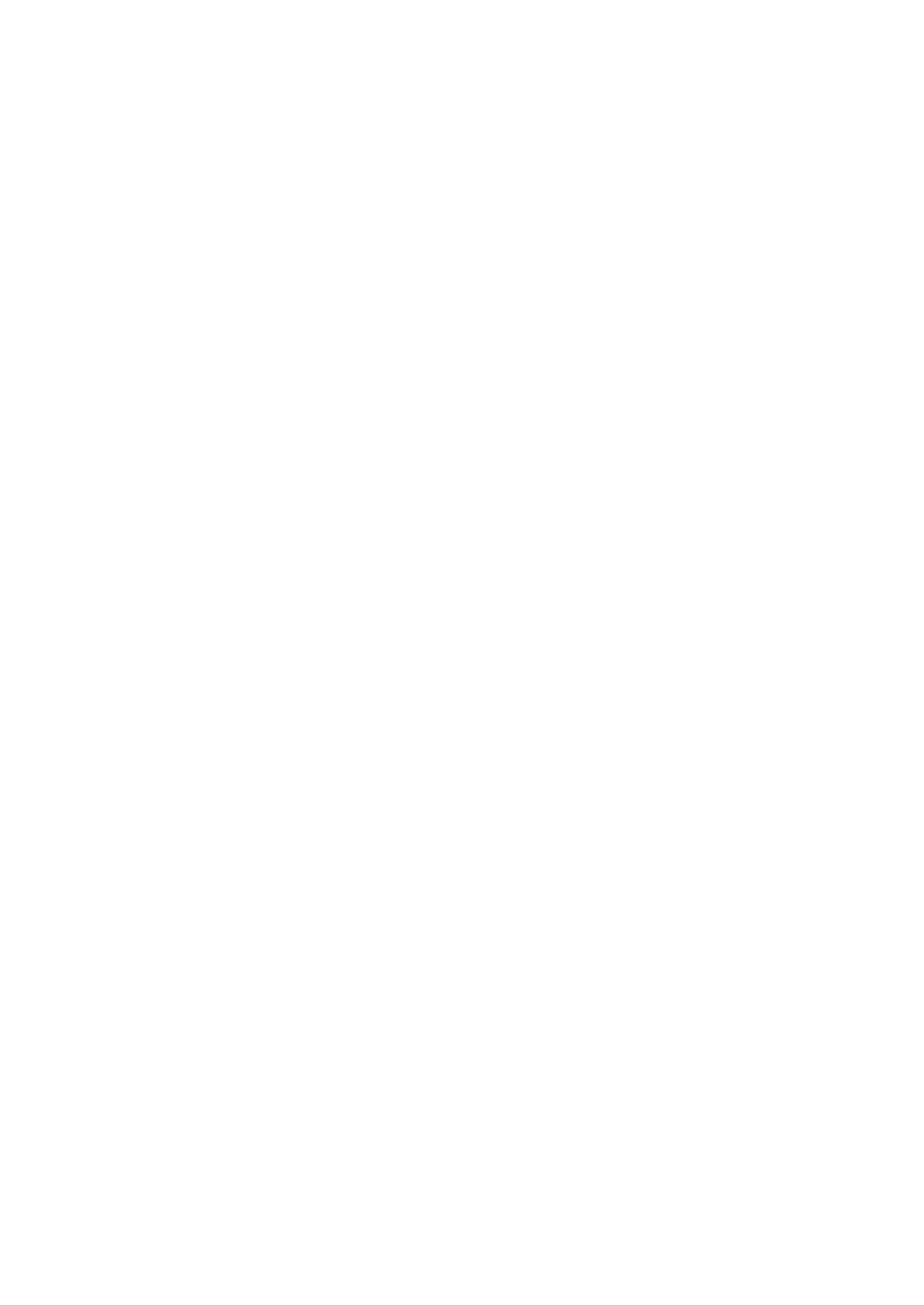For us, these choices are largely defined by the descriptive analysis in Bhorat and Leibbrandt (1999), as alluded to above. This picture revealed that the vulnerable are almost exclusively found within the African and Coloured racial groups, with the African group accounting for close to 90 per cent of all low earners and noearners. In our modelling we therefore confine our attention exclusively to African individuals. We also know that, within the African group, females carry a larger than proportionate burden of low participation, high unemployment and low earnings. In addition, low-earning African females tend to be found in different sections of the labour market to males. Given these factors, there is a strong likelihood that estimates based on aggregate African models are likely to throw up average parameters that are not useful representations of either male or female groups. In addition, we explicitly want to compare African female and male models. Thus, in all instances we run separate estimations for African males and females.

Thus, on the basis of this descriptive support, we are prepared to impose these restrictions. Such restrictions are also in line with the more careful econometric work represented in Box 1. We are confident, therefore, that they will improve the quality and usefulness of the resultant estimates.

Besides these racial and gender dimensions of vulnerability, the descriptive analysis also revealed strong rural and urban differences within both African male and female groups. It is important for our policy conclusions that we explore these differences. Initially, we do so by estimating models for all African women and all African men in which we include a rural and urban dummy variable. We then go on to estimate separate models for rural and urban areas so that we can compare the coefficients and statistically test for significance between these coefficients. Thus, in assessing rural and urban differences, we do not impose separate specifications from the outset. Rather we assess the specifications as part of the estimation process.

These are the major choices that we make regarding our earnings equations. As we explain later, we estimate labour participation and employment equations alone with our earnings equation. Each of these three equations include certain explanatory variables that clearly pertain to that equation and not to the others. However, our earlier descriptive analysis makes it clear that there are age, education and provincial aspects to labour market vulnerability at each of these three levels. All three equations will include a set of dummy variables capturing age and provincial effects and a set of three educational splines that capture the returns to schooling at primary, secondary and tertiary level.

On the conceptual level, hardly any of the South African work spells out even a rudimentary model of the South African labour market as the context for estimation. Earnings function work only makes sense against such a context and part of the difference between the models must lie in the fact that the earnings functions are set up, often only implicitly, in differently defined labour market contexts. We tease out this point by a close examination of the sample selection equations that are used in each of the studies. Each researcher chooses a sample selection equation based on a demarcation of the relevant sample (labour market) of the study as well as the relationship between the sub-sample of earners and this broader sample. Thus, inspection of the interface between the earnings equation and the sample selection equation reveals much about the overall labour market context within which the earnings function work is located.

We illustrate with reference to the four studies presented in Box 1. The key columns are the two columns reflecting the coverage of the earnings function and labour market sample selection.

The Mwabu and Schultz (1996) study is the most careful of all four studies in terms of testing for the adequacy of different specifications for the earnings function. However, the focus of the earnings function, formal sector earnings, is assumed from the outset and not derived. The selection equation begins with all potential labour market participants. It includes an extensive array of agricultural asset variables that are the hallmarks of a participation equation in a conventional developing country. However, the resultant selection term is insignificant in all but one of the earnings functions and it is therefore omitted for the final set of earnings function estimations. Indeed, as Mwabu and Schultz point out, these variables are jointly insignificant even in the participation equation thus raising some problems for the identification of the two-equation model.

To us this insignificance is hardly surprising for two reasons. First, one of the apartheid legacies in South Africa is the decimation of any small-holder and subsistence farming classes (Lipton et al, 1996). Thus, it is hard to conceptualise any clear relationship between these agricultural assets and labour market participation. Second, the earnings equation is narrowly focused on formal sector earnings. This leaves participation in the labour market, selection into employment and participation in the informal sector to be dealt with by the participation equation. We would expect such a diversity of forms of participation and selections to be inadequately captured by a single participation equation. Even assuming that all unemployment in South Africa is voluntary, and therefore indistinguishable from the decision regarding whether or not to participate in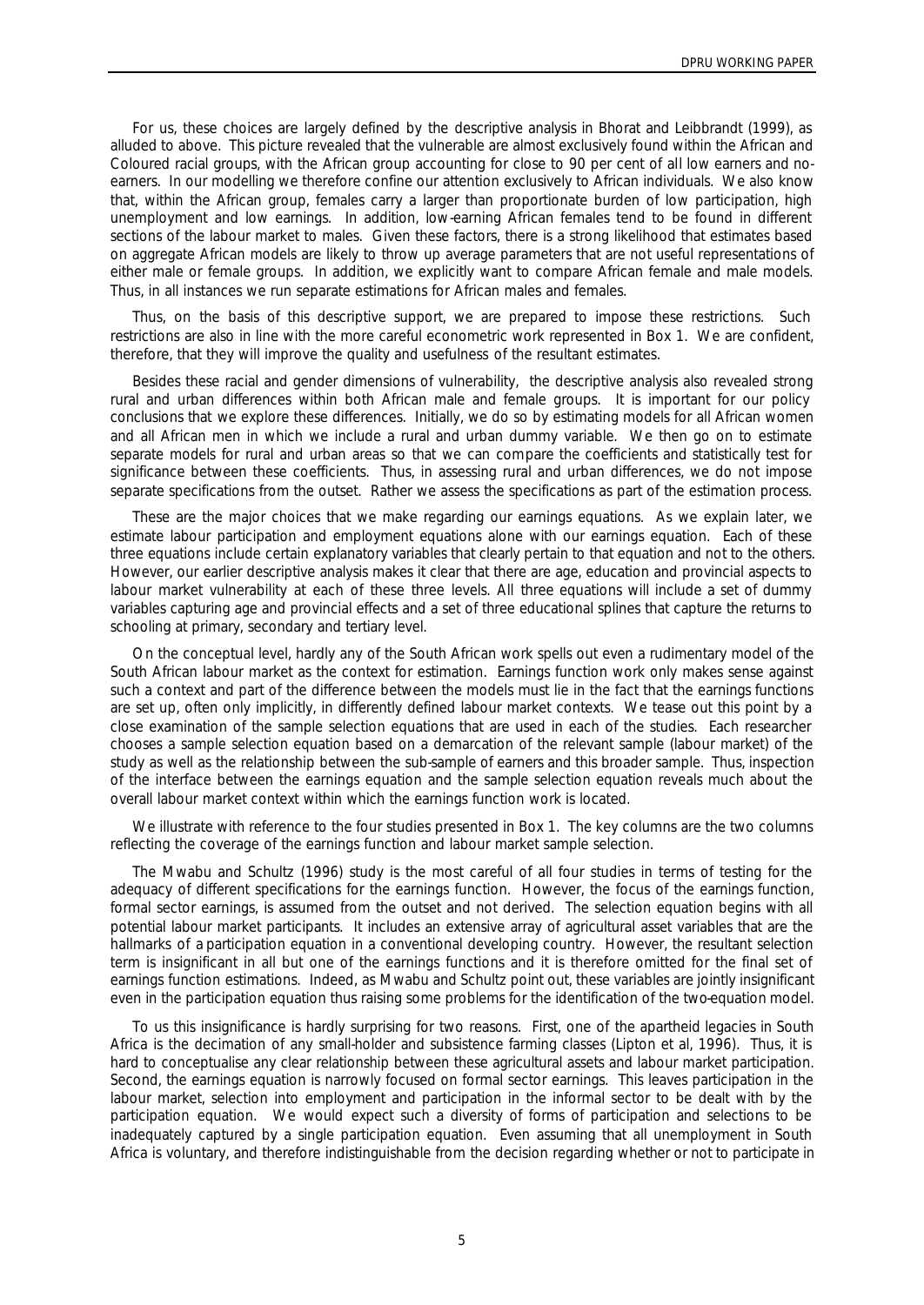the labour market, the participation equation also has to deal with the awkward issue of participation in the informal sector versus the formal sector.

The Fallon and Lucas (1997) study covers a far broader section of the labour market in the earnings function itself. Formal sector employees, the self-employed and part-time workers are all included as earners. The selection equation then selects from the chosen sample of all labour market participants into this reduced sample of earners. The selection equation therefore covers the selection from a the pool of participants into earnings; i.e., an employment-unemployment equation. Of course this makes the selection equation coherent and interesting in its own right. However, this coherence is achieved at the cost of ignoring the issue of participation in the labour market and therefore using a narrower sample than the other studies. The employment probit includes a set of variables defining "other household income". These variables would usually be thought of as factors influencing participation rather than factors influencing employment. The exception would be if unemployment were viewed as voluntary. Fallon and Lucas clearly do not believe this to be the case. However, this then leaves the participation-unemployment nexus hanging in the air in this study.

Winter (1997) offers a full analysis of participation in the South African labour market. Indeed it was her clear documentation of the importance of South Africa's very low participation rates and the gender and racial biases in these participation rates that informed our insistence in this study that participation is one of aspects of labour market vulnerability in South Africa. Having provided this exhaustive analysis of participation, Winter uses her earnings function work to document the importance of earnings discrimination by gender in the South African labour market. The focus of this earnings analysis is on formal sector workers. In estimating earnings functions by gender she does not include a sample selection term. Indeed she could not as she has provided extensive coverage of participation but no coverage of unemployment. She has left the selection into employment unexplored and therefore has a missing sub-sample in her labour market.

Like Fallon and Lucas, Hofmeyr (1999) attempts to capture all earners within the ambit of the earnings function estimations. Hofmeyr uses the same earnings categories as Fallon and Lucas but goes further by splitting formal sector workers into unionised and non-unionised sections. However, Hofmeyr differs from all previous studies in his approach to selection. He sets up a full sample of potential labour market participants and presumes that they are allocated into one of his four categories of earners or into unpaid household help (helping another household member who is self-employed) or into no employment. This selection is done simultaneously in a multinomial logit allocation equation in which "no employment" is defined as the default category. It is interesting to see how the characteristics of those allocated into the earnings segments differ from those without employment. However, it needs to be stressed that "no employment" covers nonparticipants and unemployed. Thus, the model can not provide useful information on either participation or on unemployment.

The original rationale for such a multinomial logit model is an occupational choice model (Roy, 1951). Hofmeyr is well aware of the fact that the South African labour market offers an uncomfortable context for such a choice-theoretic view of the allocation process and wants the model to cover both supply and demand elements and therefore choice and constraints from the individual point of view. It is not clear that the model is up to such a task as is evidenced by the fact that the model allocates many individuals to incorrect segments of the labour market.

Hopefully this review of four recent econometric studies has provided a relevant and useful context for the presentation of our approach to modelling. Our special focus is on the vulnerable in the labour market. Previous empirical work has made it quite clear that vulnerability needs to be defined in such a way that it encompasses labour market participation, selection into employment as well as the determinants of earnings. The biggest conceptual issue that we face with regard to the formulation of our modelling is to give detailed attention to all three of these stages in the labour market.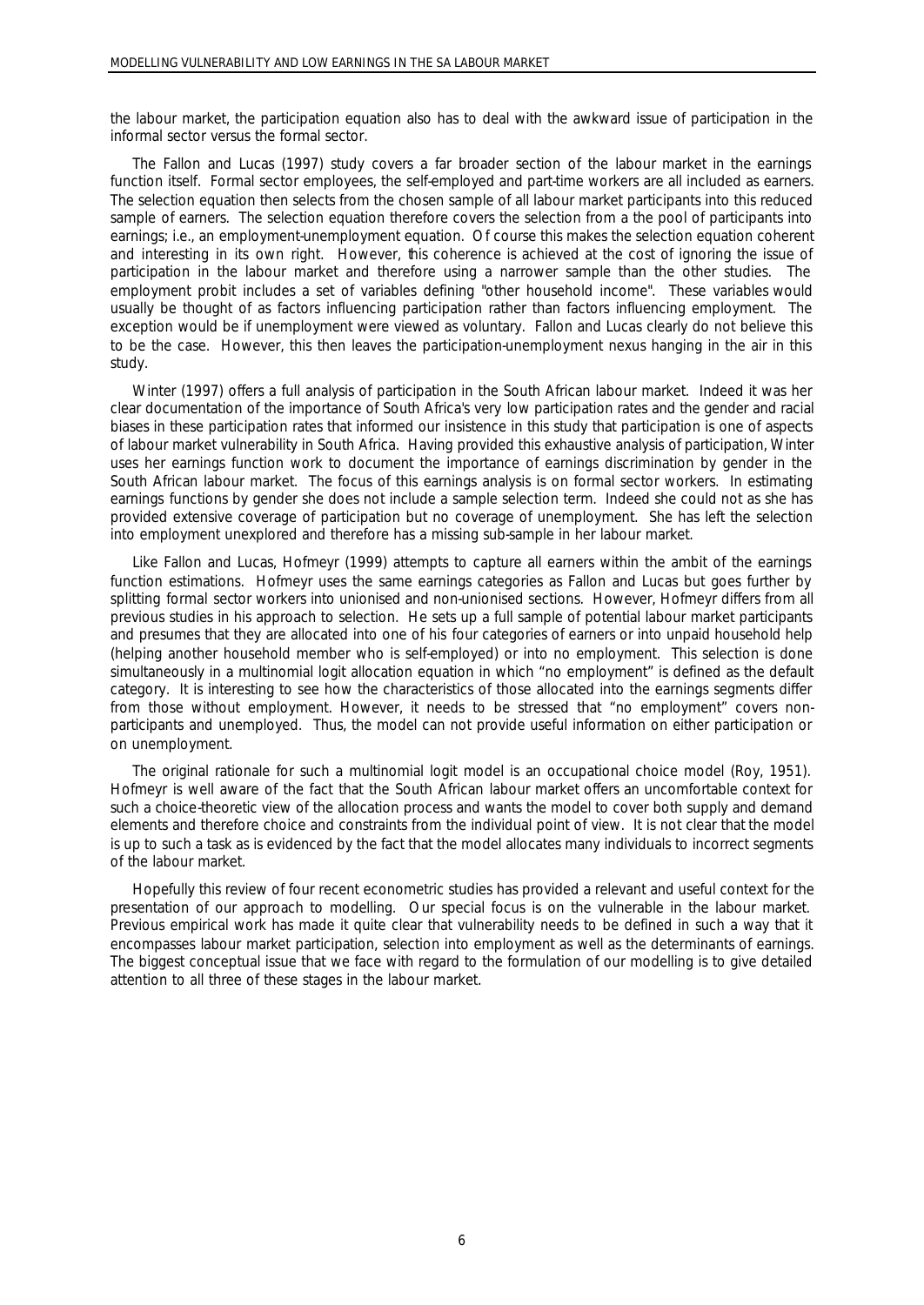### **3. The Model Set-up**

Our model structure deals with these stages sequentially. First, we begin with a full sample of potential labour market participants and estimate a participation probability model. Then, for the reduced sample of labour market participants we estimate an employment probability model. Finally, we estimate an earnings function using the sample of employed Africans. Such a sequential model can be loosely justified by the assumption that labour market participation and employment are first choice activities of all potential labour market participants and we are therefore modelling a rationing process. The participation equation attempts to throw light on the key factors selecting participants. Once the participants are determined, the second stage models the employment allocation process. The final stage models earnings of those who succeed in obtaining employment.

This is certainly a plausible South African scenario; particularly for the employment-unemployment step between participation and earnings. We argued above that other econometric studies of the South African labour market have tended to blur the distinction between participation and unemployment in their selection equation. While this is not particularly important if the purpose of the exercise is to cleanse the earnings equation of sample selection problems, it is of no use if the purpose of the analysis is to examine the determinants of participation and employment.

Such analysis is particularly important in the South African context because of the debates that exist over usage of the narrow versus the expanded definition of unemployment (ILO, 1996 and Nattrass and Seekings, 1998).<sup>1</sup> In discussions over the two unemployment definitions, insufficient attention has been given to the fact that a movement from a broad to a narrow definition of unemployment involves an assertion that discouraged workers are not participating in the labour force.<sup>2</sup> Thus, the sub-sample of unemployed shrinks to the narrow definition and the sub-sample of participants expands to take in the discouraged work-seekers. By distinguishing between participation and unemployment we can assess the difference that the change in definition makes to participation and unemployment.

Related to the narrow versus broad unemployment issue is the question of voluntary versus involuntary unemployment. All analysts recognise that unemployment is predominantly involuntary in South Africa. Even more important is the fact that the unemployment questions in all recent surveys are designed to select out those who want jobs but do not have them from the sample of potential labour market participants. Thus, the surveys themselves are structured to capture the involuntarily unemployed. Yet, as pointed out earlier, the earnings function literature in South Africa has tended to present a messy interface between participation and unemployment in their selection equations. Indeed, given that most selection equations are starkly framed in terms of participation versus non-participation in the labour market, it is only by assuming that unemployment is voluntary that the specified selection equations can be made tenable. By including both participation and employment equations in our work, we are clearly defining unemployment as a state that occurs despite a decision to participate in the labour market. It is therefore clearly involuntary.

Our estimation starts out with a full sample of potential labour market participants. It then shrinks the sample to cover actual labour market participants and then shrinks the sample further to cover earners. It is now well established in the labour economics literature that the estimates derived in the employment model and in the earnings model may be biased because of the fact that they are both based on non-random, reduced versions of the original sample of potentially employable Africans (Heckman, 1979). Thus in all versions of our modelling we control for the possibility of sample selection problems. We use a probit model to estimate our participation equation. Then we use another probit model to derive employment probability estimates conditional on the characteristics of all labour market participants and *conditional on the fact that these are the actual participants taken from a full sample of all potential participants*. Then we derive estimated earnings coefficients conditional on the individual characteristics of the earners and *conditional on the fact that* 

l

<sup>&</sup>lt;sup>1</sup> The formal distinction between these two categories is extensively discussed in Bhorat & Leibbrandt (1999).

 $2$  The ILO (1996) argues that there are so many discouraged workers that they must be doing something. In other words, the discouraged worker category is an artifact of inaccurate survey work. This is a plausible argument for some surveys data sets. However, as we argue in Bhorat & Leibbrandt (1999) and in Bhorat (1999), the OHS 95 gives serious attention to these issues and we would therefore argue that the patterns are robust enough to accept. It is interesting to restate the central conclusion of our earlier review of the unemployment issue. In OHS 1995 the discouraged worker category is notably smaller than previous estimates but the narrow unemployment category is larger. This suggests that part of the inaccuracy of earlier survey work may have involved an inaccurate capturing of search activity.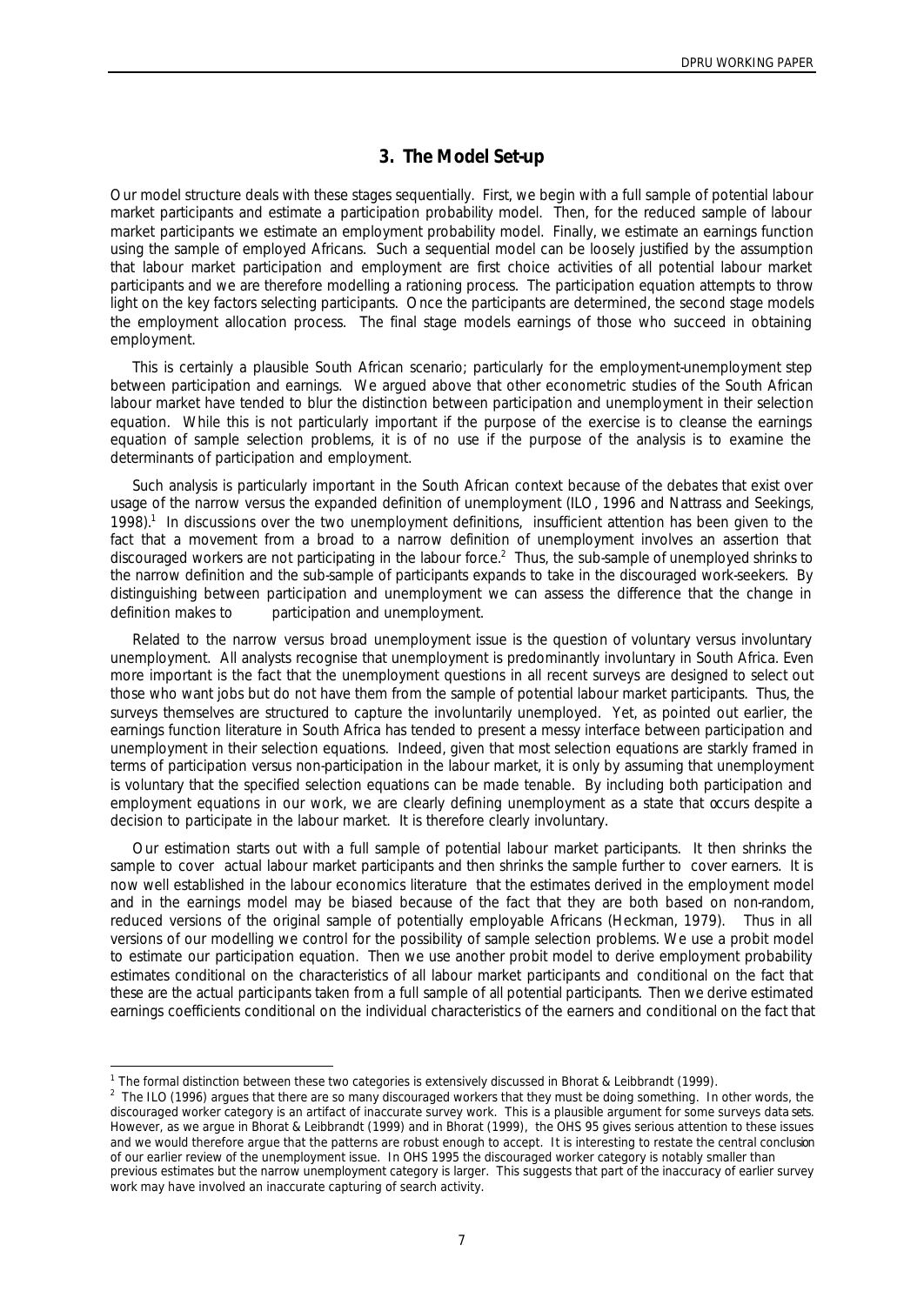#### *these earners are a sub-sample of all labour market participants and an even smaller sub-sample of potential participants*.

In each instance we use the Heckman two-step approach to cope with the sample selection issue (Greene, 1993 and Breen, 1996). Having estimated the participation probit, we use these estimates to derive our estimate for the inverse Mills ratio (lambda) for inclusion in employment probit. It is the inclusion of this lambda that allows us to make the employment probit conditional on positive participation. We then use the estimates from the employment probit to derive a new estimated Mills ratio, reflecting selection into earnings. The inclusion of this second lambda in the earnings equation makes the earning equation conditional on participation and selection into employment. It seems plausible to argue the selection into employment and the determination of earnings for those employed are simultaneous processes rather than sequential. We also allow for this possibility by deriving another set of estimates for the employment probability model and the earnings function based on a single, integrated maximum-likelihood model.

One of the strengths of a clear delimitation of participation, employment and earnings stages in the labour market is that it facilitates the selection of a coherent set of variables for each equation. For example, as mentioned when we discussed Fallon and Lucas (1997) above, it is fairly common to see household variables in an employment-unemployment probit. However, such variables would normally relate to a participation process rather than an employment process. Thus, our participation equation includes a full set of household composition variables by age as well as variable reflecting income from other household members (and the square of this variable to allow for non-linearities). In terms of the two-stage selection model, these household variables identify the lambda that is included in the employment probit.

The employment equation therefore only contains information about the personal characteristic of each job seeker (age, education and location). As these variables are all also plausible explanatory factors in the earnings function, this raises a tricky identification issue in terms of the selection lambda that is derived from the employment probit for inclusion in the earnings equation. There are two factors that lead us to suspect that this is not a problem in our estimations. First, age would seem to be important in the employment/unemployment equation whereas potential experience (and potential experience squared) would appear to be the more relevant age-related variable for the earnings function. Thus, age effects are specified differently in the two equations. Second, the lambda carried through into the earnings equation incorporates the first lambda from the participation equation as an identifying explanatory variable. This lambda is an additional variable in the employment equation.

#### **3.1. Data Issues**

l

Thus, there seems to be a comforting degree of agreement between tidy econometric practice and the type of labour market that we estimate in order to capture the key aspects of labour market vulnerability in South Africa. However, it would be disingenuous of us not to conclude this section by clearly spelling out the constraints that the data have imposed on our modelling. One key limitation is the inability to use the survey to clearly demarcate an informal and a formal sector. Models of segmentation in developing countries give explicit attention to these earnings segmentations (Glick and Sahn, 1997, Heckman and Hotz, 1986 and Andersson, undated). We cannot do this.<sup>3</sup>

Yet, descriptive analysis highlights the fact that, for Africans, self-employment clearly offered inferior earnings. However, further analysis showed that it was African female domestic workers who dominated this self-employment category (Bhorat,1999). As we are estimating separate earnings equations by gender with full sets of sectoral and occupational dummy variables and an explanatory variable for hours worked, this selfemployment effect will be adequately captured in the female earnings equations.

Our participation equation is also far from perfect. It is common to define potential labour market participants by age (16-65). This is the definition used in earlier descriptive analyses in this report. However, if we follow through with this definition here, then the non-participant sub-sample is dominated by young adults who are still in education. It might be the case that some young adults are staying in school because of poor employment prospects in the labour market. However, given, high repetition rates and educational backlogs in South Africa, the routine school-leaving age is also well above 16 years. Such people are not potential

 $3$  Our review of Fallon and Lucas (1997) and Hofmeyr (1998) showed that the LSMS data is similarly flawed when it comes to an analysis of the informal sector. It would appear therefore that there is no data set in South Africa that can be used to explore formal sector/informal sector interactions in South Africa. The problem of uncovering the informal sector in the OHS95 data set is again taken up in Bhorat & Leibbrandt (1999) and Bhorat (1999).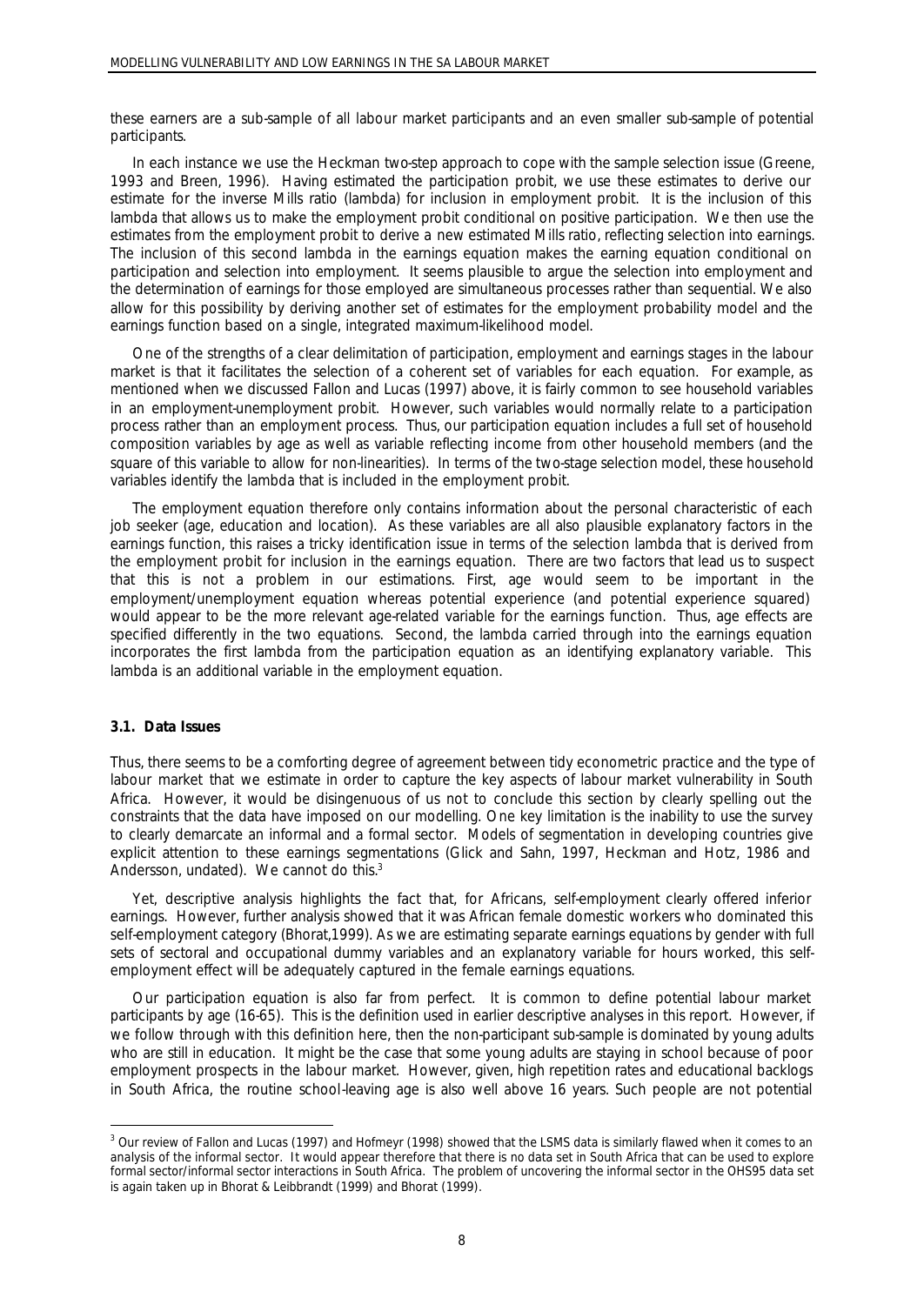labour market participants. However, not all young adults are in school and this pattern is overlayed with a high youth unemployment problem. Therefore, it would be distortionary to deal with this issue by raising the age of labour market participants. Rather we remove all people who are in education from the sample.

This significantly reduces the sub-sample of non-participants. As the table below illustrates, the number of participants enrolled in education is just over 4 million, accounting for close to one-quarter of all African labour market participants. In our derivation of labour market participants then, we firstly exclude those in the last category, being either retired, permanently disabled or unclassified. The exclusion of those in education, of course omits the largest number of individuals.

| <b>Activities</b>                  | <b>Male</b> | Female  | <b>Total</b> |
|------------------------------------|-------------|---------|--------------|
| <b>Working Full-time</b>           | 3597992     | 2009485 | 5607477      |
|                                    | 42.71       | 22.29   | 32.15        |
| <b>Working Part-time</b>           | 245596      | 294602  | 540198       |
|                                    | 2.92        | 3.27    | 3.10         |
| With a job, but absent from work   | 39512       | 30360   | 69872        |
|                                    | 0.47        | 0.34    | 0.40         |
| Going to school/university/college | 2061942     | 2039084 | 4101026      |
|                                    | 24.48       | 22.62   | 23.51        |
| Unemployed (looking for work)      | 1677274     | 1981823 | 3659097      |
|                                    | 19.91       | 21.98   | 20.98        |
| Not working, not looking for work  | 293627      | 678380  | 972007       |
|                                    | 3.49        | 7.52    | 5.57         |
| Housekeeping                       | 21096       | 1337700 | 1358796      |
|                                    | 0.25        | 14.84   | 7.79         |
| <b>Retired (pensioner)</b>         | 253188      | 431601  | 684789       |
|                                    | 3.01        | 4.79    | 3.93         |
| Permanently unable to work         | 233189      | 211216  | 444405       |
|                                    | 2.77        | 2.34    | 2.55         |
| Other                              | 1060        | 2224    | 3284         |
|                                    | 0.01        | 0.02    | 0.02         |
| <b>Total</b>                       | 8424476     | 9016475 | 17440951     |
|                                    | 100         | 100     | 100          |

**Table 1: African Participants, by Type of Activity**

For African females there remain a large number of non-participants who are engaged in home production, but very few males in this category. The structure of the survey is such as to classify all male non-labour market activity as self-employment, to impute earnings to these activities and include such males as unregistered self-employed earners. With the removal of African individuals in education, the sub-sample of non-participants as a whole drops to 12 207 447, 70% the size of the original sample. Of this narrower sample then, 11% of the activities undertaken involve home production. Of this 11%, the overwhelming majority (98%) are female.

The import of the above decisions taken in dividing the sample of African participants, for our modelling is as follows:

- When the broad definition of unemployment is adopted, we have a very small sub-sample of male nonparticipants and the female sub-sample are exclusively those engaged in home production.
- When we adopt the narrow definition of unemployment, male non-participants are dominated by discouraged workers and female non-participants are a mix of discouraged workers and women engaged in home production.

There is one final data difficulty in the participation equation. It is not possible to attribute children to specific parents. We include a variable capturing the number of children in the household but this is certainly only a loose proxy for the influence of own children on participation.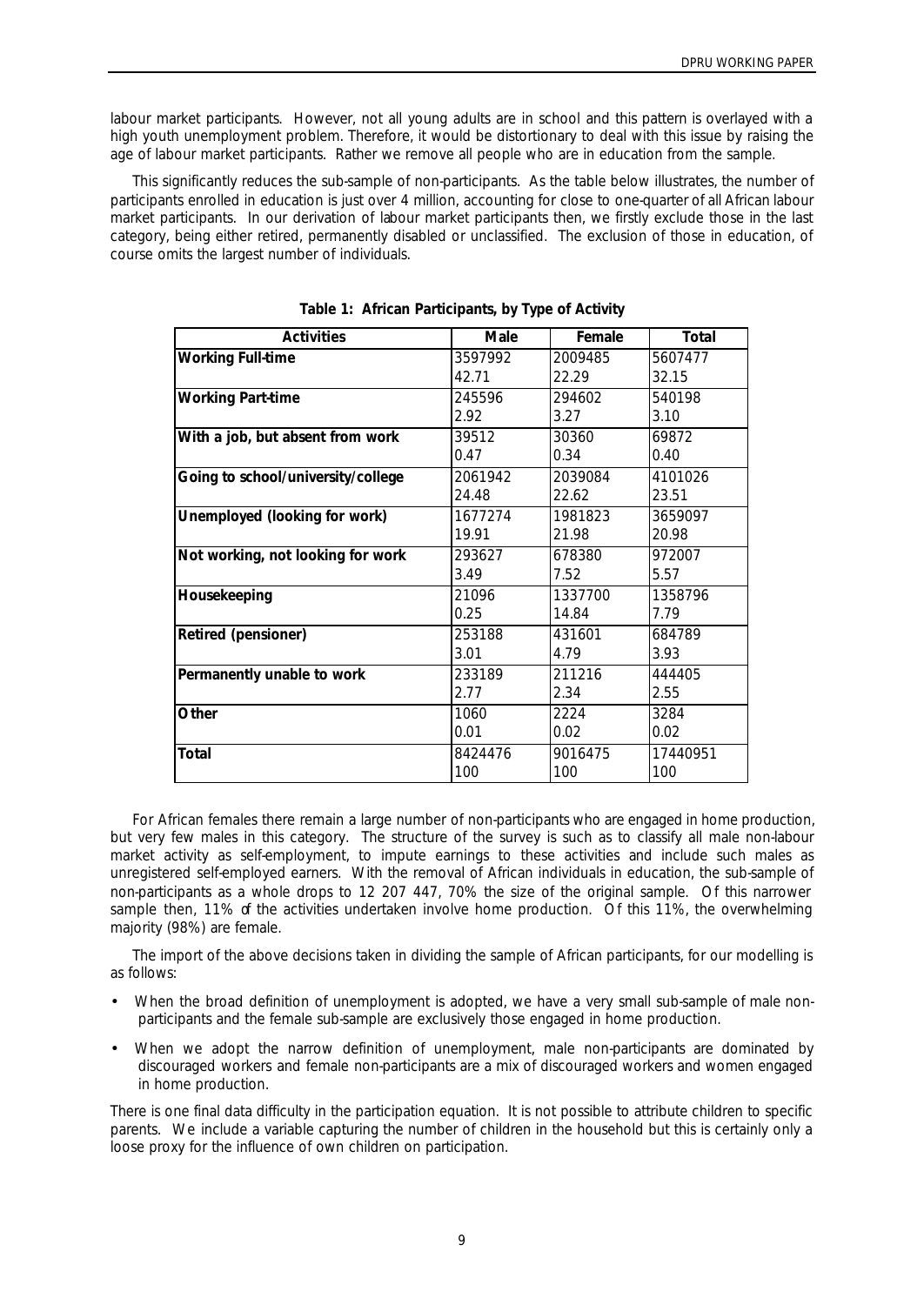## **4. Model Results**

Tables 2 to 5 present the influence of the different covariates on the probability of participation and employment as well as on the level of earnings of the employed. For the covariates which are dummies, the following are the referent variables:

- Location: Urban
- Age: 16-24
- Province: Western Cape
- Sector: Agriculture
- Occupation: Farm worker
- Union Status: Union member

As explained above, the equations are all run for African individuals only. In addition, separate male and female equations are estimated for both the expanded and strict definitions of unemployment. The key results for participation, employment and earnings, respectively, are presented in tables 2, 3 and 4 below. Tables 5 through 9 in the appendix represent the output when all of these models are re-estimated separately for rural and urban areas.

#### **4.1. Participation Equation**

Table 2 presents the results from the participation decision in the labour market. The urban dummy variable is significant for females but not for males, across both the narrow and expanded definitions of unemployment. Hence, for females, living in an urban area increases the probability of participating in the labour market, while for males location has no bearing on their participation decision. Further evidence in this regard comes from tables 5 and 8 in the appendix. These tables present results for male and female participation equations in urban and rural areas. The coefficients in the male equations in both urban and rural areas are very similar to each other and to the coefficients in the aggregate model. It would seem that there are no noteworthy differences in male participation in urban and rural areas. However, this is not always the case with African females and we will flag these differences in our discussion below.

The education splines suggest that schooling is an important variable in determining whether individuals participate or not in the labour market. For African males, according to the expanded definition both primary schooling and secondary schooling have a positive bearing on the participation decision. Surprisingly, having tertiary education does not appear to influence the decision to participate or not. This insignificance could be due to the relatively small share of African males with tertiary education (6.5%), coupled with the fact that this level of education will not determine a decision of whether to enter the labour market or not. However, with a switch to the narrow definition of unemployment and the consequent re-classification of the discouraged workers as non-participants, all three splines become significant. The significant tertiary variable here implies that, tertiary education greatly increases the probability of being employed or of being an active job seeker relative to being one of the discouraged work-seekers who now dominate the non-participants.

For females, the education splines are slightly different. Only secondary education is significant for the expanded definition, while for the narrow definition, secondary and tertiary schooling are significant. As with males, a small percentage of females have tertiary education. Remembering that the non-participants here include discouraged work-seekers, the data shows that of the female non-participants by the narrow definition, only 1% have tertiary education compared to 11% for participants. Again, the possession of secondary or tertiary education does distinguish females who are employed or actively searching for employment from those who do not participate.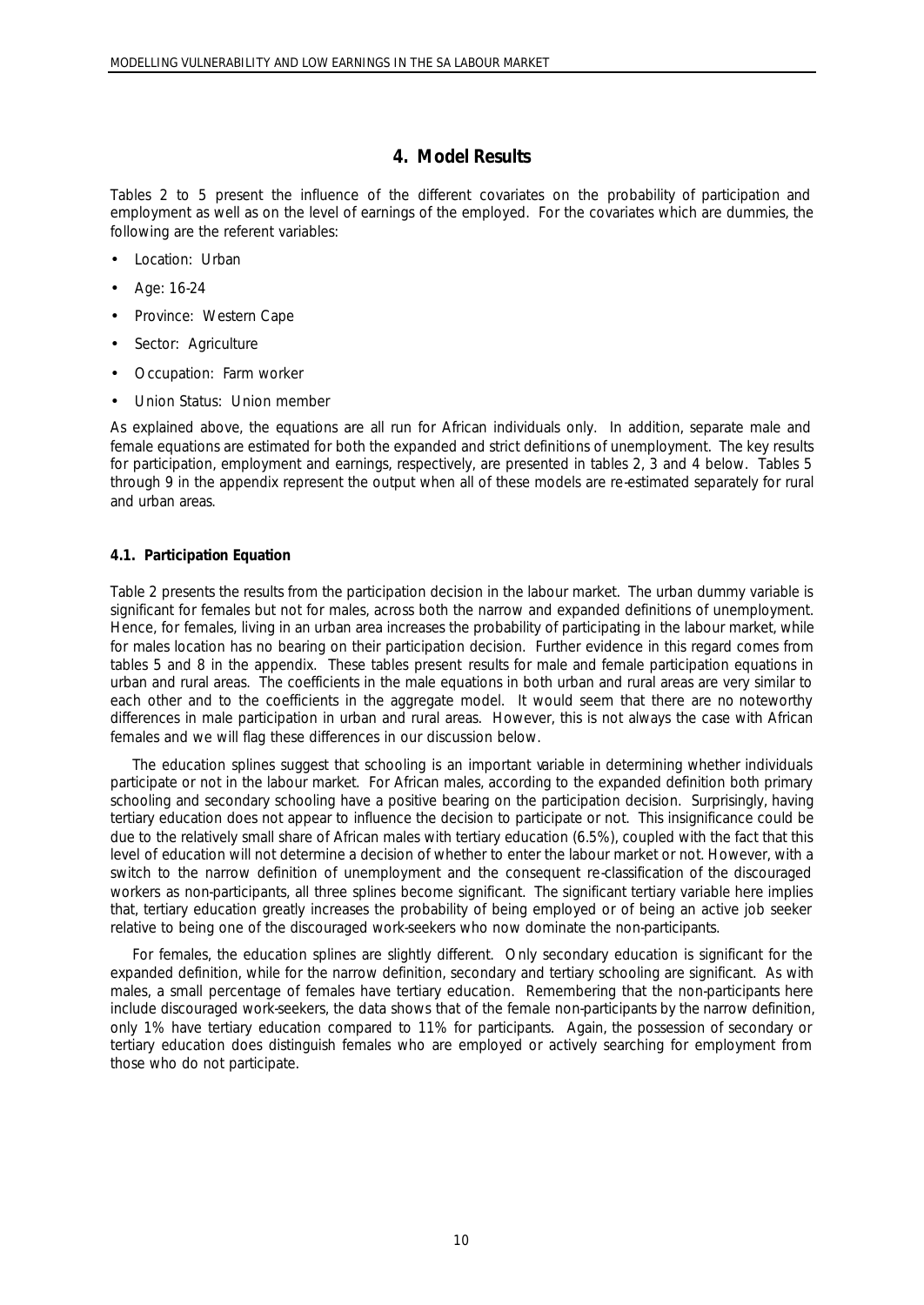|                         | Male<br>Expanded<br>Narrow<br>Marginal<br>x-bar<br>Marginal<br>x-bar |           |                |           | Female       |             |                |             |
|-------------------------|----------------------------------------------------------------------|-----------|----------------|-----------|--------------|-------------|----------------|-------------|
|                         |                                                                      |           |                |           | Expanded     |             |                | Narrow      |
|                         |                                                                      |           |                |           | Marginal     | x-bar       | Marginal       | x-bar       |
|                         | <b>Effects</b>                                                       |           | <b>Effects</b> |           | Effects      |             | <b>Effects</b> |             |
| Urban                   | .0099                                                                | .504329   | .0072          | .504329   | $.1418*$     | .390973     | $.1321*$       | .390973     |
| None-Std5               | $.0029*$                                                             | 4.43131   | $.004**$       | 4.43131   | .0027        | 4.20941     | .0030          | 4.20941     |
| Std 6-10                | $.0052*$                                                             | 1.44132   | $.0159*$       | 1.44132   | $.0517*$     | 1.27643     | $.0568*$       | 1.27643     |
| Tertiary                | 00241                                                                | .105839   | $.0161*$       | .105839   | $-0231$      | .103659     | $.0115**$      | .103659     |
| 26-35                   | $.05796*$                                                            | .349291   | 13893*         | .349291   | .09665*      | .342574     | .1309*         | .342574     |
| 36-45                   | $.07255*$                                                            | .248674   | 18949*         | .248674   | $.07898*$    | .252344     | $.1831*$       | .252344     |
| 46-55                   | $.05132*$                                                            | .143162   | $.1616*$       | .143162   | $-0115$      | .149113     | $.1371*$       | .149113     |
| 56-65                   | $.01766*$                                                            | .053417   | $1440*$        | .053417   | $-12882*$    | .050201     | $.0781*$       | .050201     |
| No. of Kids <7          | .00166                                                               | .785774   | .0060          | .785774   | $-02125*$    | 1.11372     | $-0.0258*$     | 1.11372     |
| No. of Kids 8-15        | $-00156$                                                             | .878397   | $-0.0095*$     | .878397   | $-00989*$    | 1.14248     | $-0.0168*$     | 1.14248     |
| No of males 16-59       | $-009189*$                                                           | 1.96432   | $-0.0317*$     | 1.96432   | $-00988*$    | 1.33687     | $-0.0164*$     | 1.33687     |
| No of fems 16-59        | $-0.00937*$                                                          | 1.51446   | $-0.0259*$     | 1.51446   | $.02978*$    | 2.15132     | $.0116*$       | 2.15132     |
| No of Adults >60        | $-0.03313*$                                                          | .319228   | $-0.0958*$     | .319228   | $-0.00307$   | 34587       | $-0.0381*$     | .34587      |
| Other hhld income       | $-6.12e-07*$                                                         | 17352     | $-9.90e-07*$   | 17352     | $-2.24e-06*$ | 20880.8     | $-9.73e-07*$   | 20880.8     |
| Other hhld income sqred | $2.75e-12*$                                                          | $1.1e+09$ | $7.16e12*$     | $1.1e+09$ | $2.44e-12*$  | $2.0e + 09$ | 4.83e-13*      | $2.0e + 09$ |
| Obs. Prob               | .91173                                                               |           | .7753          |           | .6584        |             | .4865          |             |
| Pred. Prob              | .9348                                                                |           | .80972         |           | .6773        |             | .4878          |             |
| (at x-bar)              |                                                                      |           |                |           |              |             |                |             |
| No Obs                  | 15658                                                                |           | 15658          |           | 19548        |             | 19548          |             |
| Chi(2)                  | $1084*$                                                              |           | 2450           |           | 2190         |             | $2144*$        |             |
| Pseudo R2               | 0.1120                                                               |           | 0.1426         |           | 0.0870       |             | 0.0792         |             |

**Table 2 : African Male and Female Labour Participation Equations for Expanded and Narrow Definitions of Unemployment**

\* Significant at the 1% level

\*\* Significant at the 5% level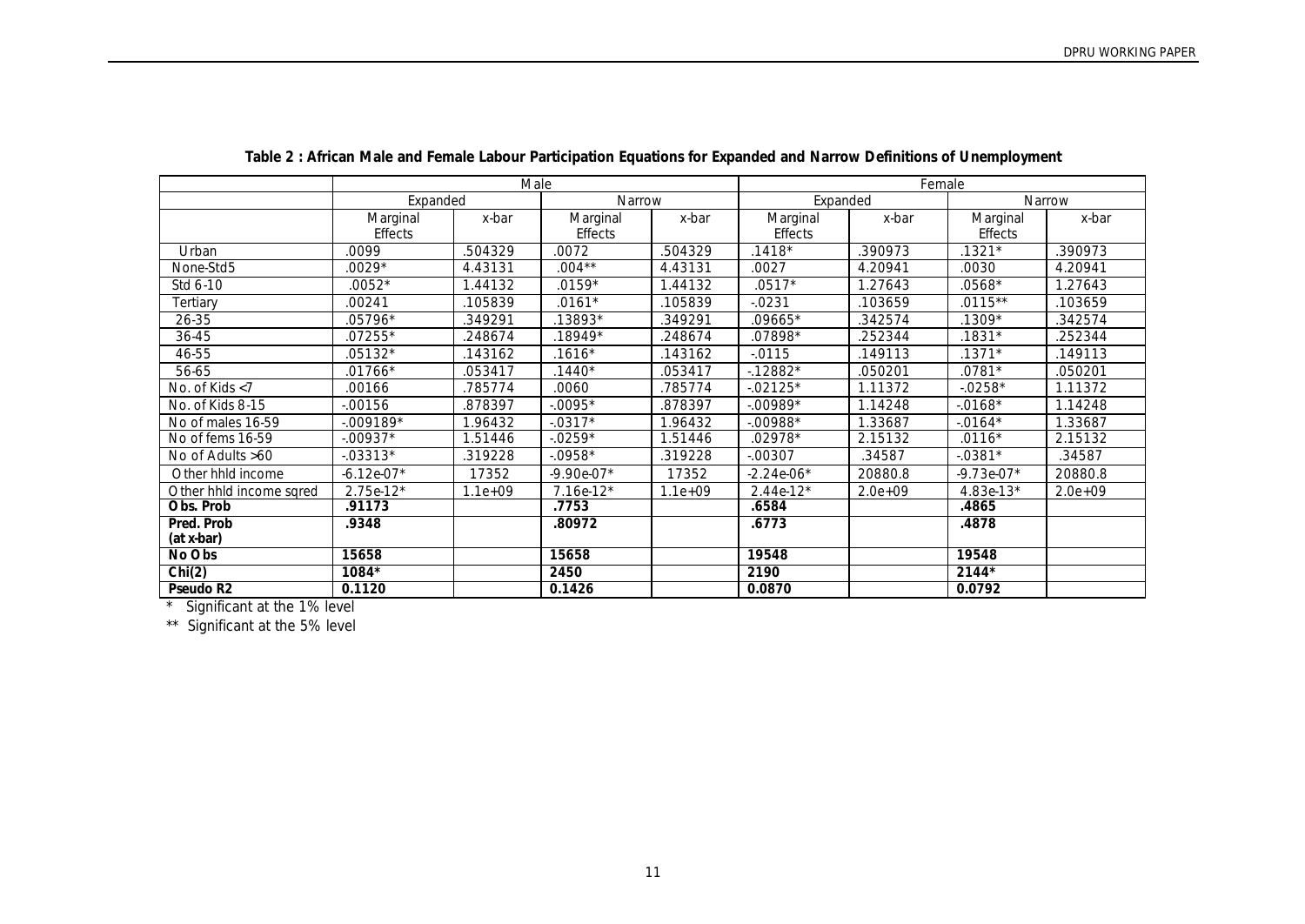What this suggests is that education is important in determining whether an individual participates or not. However its significance seems to increase, when using the narrow definition of unemployed. This is manifest in much better educational qualifications amongst participants, relative to non-participants. For both females and males, non-participants by the narrow definition are dominated by discouraged work-seekers. This educational wedge between the two cohorts, drives the results in the narrow definition equations.

The age dummy variables are all significant barring the case of females 46-55 under the expanded definition. In addition, all significant coefficients have the same positive sign, barring the case of females 56-65 under the expanded definition. In other words, the age dummies suggest that the probability of participation increases for all age cohorts, relative to the youngest cohort, namely 16-25 years. This is not a surprising result, as those adults who are older are more likely to have a job or seeking a job, irrespective of the definition of unemployment used. However, the fact that this age effect strengthens with a move to the narrow definition of unemployment is alarming as it suggests that there are a significant proportion of the youth cohort that are discouraged worker seekers.

While not presented in Table 2 above, the equation also included a full set of provincial dummy variables. These dummies generally had similar results across the genders and definitions. Provinces with significant results were the Northern Cape, Kwazulu-Natal, North-West, Mpumulanga and the Northern Province. The referent province was the Western Cape. In each of these cases, being in the respective province decreased the probability of participating in the labour market relative to those in the Western Cape. All of these provinces have a higher percentage of rural economically active than the Western Cape. For the narrow definition, these results also pick up the much larger number of discouraged work-seekers in these provinces relative to the Western Cape.

The Household block of variables, includes two 'number of children' variables, three 'number of adults' variables and two household income covariates. Here the gender biases of child rearing become immediately evident. For males, the number of children of any age in a home is insignificant in determining their participation decision. For females, however, it is clearly established that the greater the number of children under the age of 7 or between the ages of 8 and 15, the less the probability of their participation in the labour market.

With the exception of adults older than 60 in the female expanded equation, the 'number of adults' variables are all significant. What is interesting though is that in most cases, the coefficients are negative. This indicates that the presence of a greater number of adults in the household acts as a deterrent to participation in the labour market. For females though, the signs are positive when considering the number of female adults aged 16-59 in the home. In other words, females are more likely to participate in the labour market, the larger the number of working age women in the home by both definitions of unemployment. This fact may be picking up those women involved in home production, who because they will not be participating cause other females to participate in the labour market. The more working age males in the home though, the less likely are women to participate.

While the larger the number of aged in the home causes the probability of participation to fall for males by both definitions, this is not true for females. For females, the expanded definition estimate is insignificant, while the narrow definition is significant. These results in general suggest that for males and females, the presence of an aged person (and in all likelihood a pensioner) acts as a deterrent to participation in the labour market.

Finally, the household income variables are both significant across genders and definitions, with the same negative sign. It is evident that the greater the value of other household income available to an individual, male or female, in a household reduces the probability of their participation in the labour market. In other words, access to income within a household is an important determinant in an individual's decision to participate. However, the small but positive values on the household income squared coefficients suggest that this effect is dampened as income increases.

Tables 5 and 8 in the appendix show that, in a few key areas, the aggregate female participation patterns that we have discussed above have blurred important rural-urban differences. We highlight two cases. First, the education results for urban females are stronger than for the whole sample of females. Thus, for urban women under the expanded definition, only primary schooling is significant in increasing the probability of participation. For the narrow definition, all three educational splines are significant. This would suggest that for urban women, their educational qualifications are a more important determinant of their decision to participate, when compared with the sample of all females.Second, for urban women, the presence of children between the ages of 8 and 15 is not significant in determining participation, across either definitions of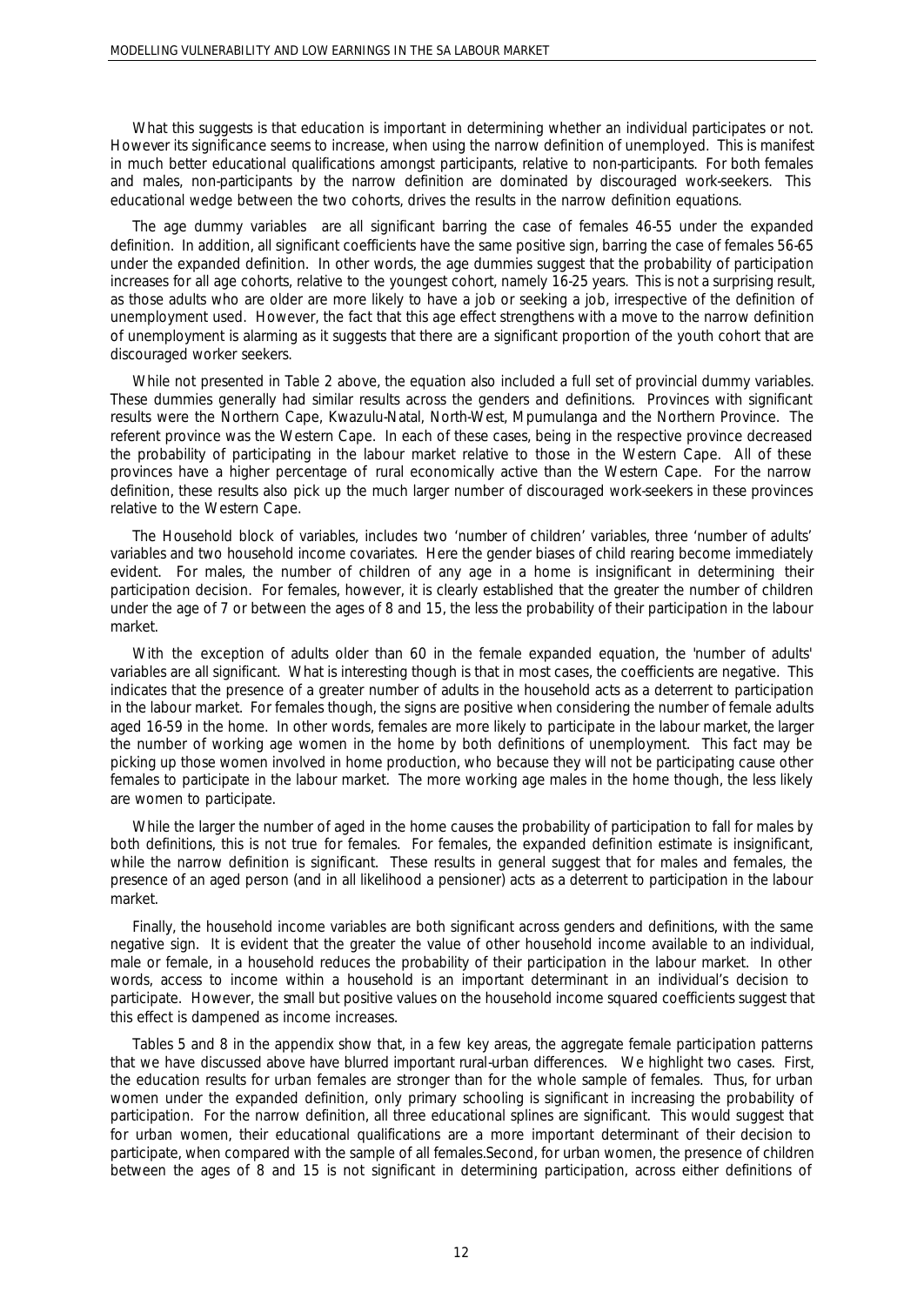unemployment. This would suggest that in urban labour markets, women are less likely to give up a job or stop searching for a job due to older children being in the home. It may also reflect a work life-cycle phenomenon, where women after rearing the children at home, then re-enter the labour market. Noticeably this is a purely urban characteristic, as this variable is negative and significant for rural females.

#### **4.2. Employment Equation**

Having considered the determinants of participation, we retain the sample of those individuals who decide to participate, and in turn estimate the probability these participants have, in finding a job. The results from the employment probit are presented in Table 3 below. Maintaining consistency with the participation models, we also estimated separate employment equations for urban and rural areas. These estimations are reported in tables 6 and 9, respectively, of the appendix. Note that there were too few narrowly unemployed females in urban areas for the urban, female employment equation to generate a set of estimated coefficients.

Many of the variables in the employment equation are the same as those included in the participation equation. However, we do not include household structure or household income variables in the employment equation. As discussed in an earlier section of this paper, the employment equation is set up to capture the rationing process through which jobs are allocated to some of those who are seeking work. The household variables are seen to influence the decision to seek work but not the process finding employment.

We begin with the last variable first. The coefficients for lambda are significant for males and females for the narrow definition, but, under the expanded definition, only for males. Lambda represents the inverse Mill's ratio and is a measure of the selectivity bias in the sample. The significant results suggest that sampling bias did exist in the sample and needed to be corrected for through this procedure. Labour market participants do not look like a random sample chosen from all of the economically active population. This difference is particularly acute when participants are defined based on the narrow definition of unemployment.

The location results show that for African males across both definitions, living in an urban area reduces the probability of being employed. For females the result also holds for the narrow definition of unemployment. Given that employment opportunities present themselves overwhelmingly in urban areas, the negative coefficients are seemingly surprising. Tables 6 and 9 in the appendix allow us to unpack this a little further. These tables contain figures for the actual and estimated probabilities of employment in urban and rural areas, respectively. It can be seen that both of these probabilities are very close for urban and rural areas. The predicted probabilities of employment are based on an average set of characteristics for urban or rural workseekers, respectively. The mean values for all variables which are shown in tables 6 and 9 show that the average rural work-seeker is not as well educated or as well located as the average urban work seeker. The marginal effect of the urban-rural dummy variable in table 3 is based on an average set of characteristics for the *combined* urban and rural sample. Thus, it assesses the probability of employment for an average worker who has characteristics that lie in between those reflected in the separate urban and rural estimations. This worker has less favourable attributes than the average urban worker and, *for such a person*, rural areas offer a higher probability of employment.

The case of female participants under the expanded definition appears to offer an important exception. Tables 6 and 9 show that the actual and predicted probabilities of being employed are close to ten percent higher in urban areas than rural areas and the urban/rural dummy variable in table 3 is positive reflecting a higher probability of employment in the urban areas. However, even here, the urban/rural dummy variable is not statistically significant. This reflects the fact that an African female with average aggregate characteristics would have better characteristics than the rural average and worse than the urban average. She would therefore have a higher than fifty percent chance of employment in rural areas and a lower than sixty percent chance of employment in urban areas.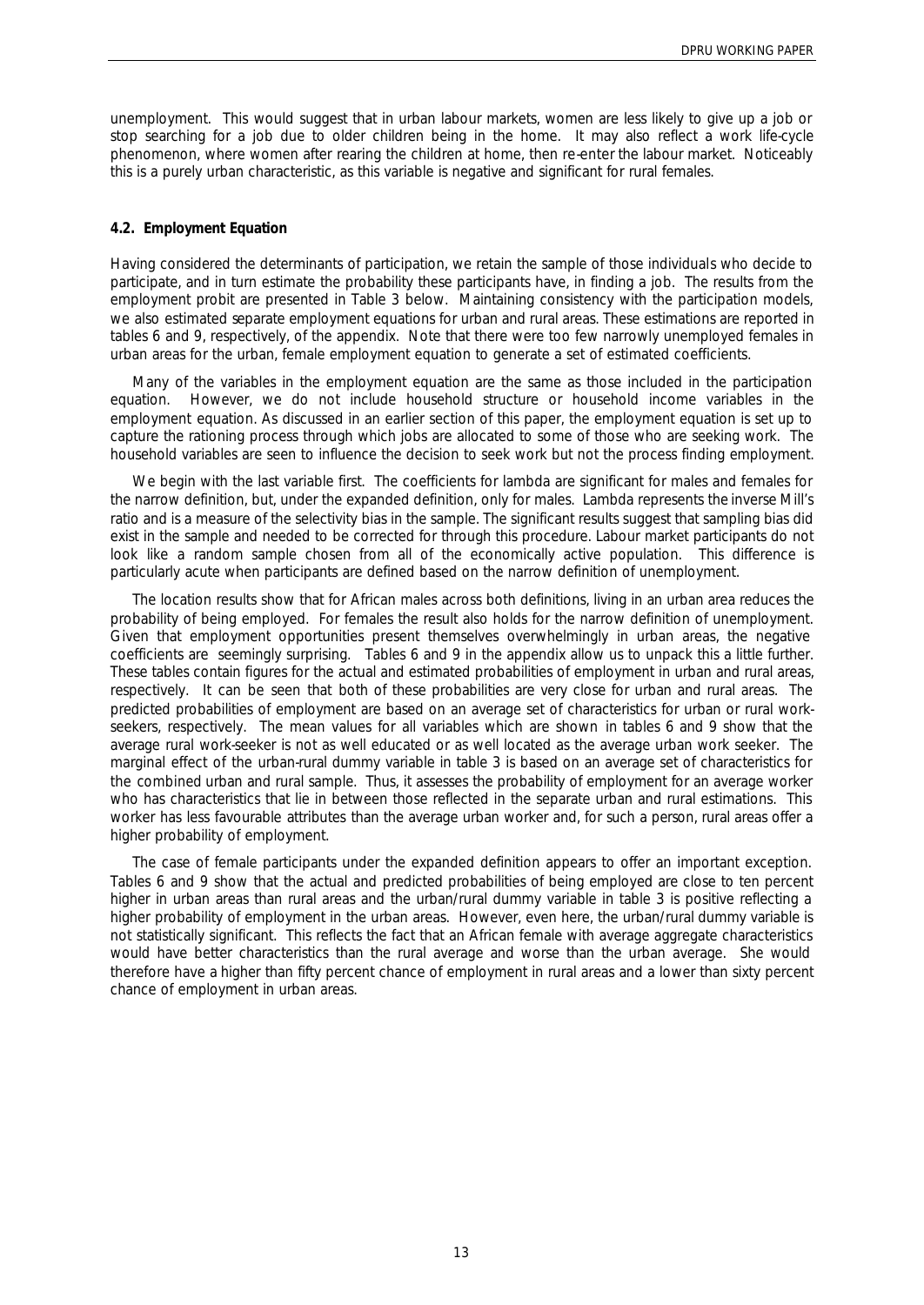|            |            |                    | Male       |          | Female         |         |             |         |
|------------|------------|--------------------|------------|----------|----------------|---------|-------------|---------|
|            |            | Expanded<br>Narrow |            | Expanded |                |         | Narrow      |         |
|            | Marginal   | x-bar              | Marginal   | x-bar    | Marginal       | x-bar   | Marginal    | x-bar   |
|            | Effects    |                    | Effects    |          | <b>Effects</b> |         | Effects     |         |
| Urban      | $-08119*$  | .518166            | $-06044*$  | .536173  | .01502         | .470573 | $-11547*$   | .512476 |
| None-Std5  | $-01214*$  | 4.46674            | $-0.0877*$ | 4.49146  | $-0.00381**$   | 4.4932  | $-0.00940*$ | 4.58104 |
| Std 6-10   | 00911      | 1.46147            | .00007     | 1.49287  | .03556*        | 1.53057 | $-0.02063*$ | 1.66111 |
| Tertiary   | $.04735*$  | .108512            | $.03623*$  | .116307  | $.14162*$      | .126277 | $.15301*$   | .153247 |
| 26-35      | 00314      | .356938            | $-00214$   | .357391  | $.2068*$       | .378007 | $.08557*$   | .370626 |
| 36-45      | .05499*    | .261804            | .01259     | .27969   | .35464*        | 259706  | $.16435*$   | .278516 |
| 46-55      | $.11750*$  | .146699            | $.04410*$  | .156069  | .38832*        | .129088 | $.2040*$    | .143411 |
| 56-65      | $.25410*$  | .049023            | $.09665*$  | .053912  | .41972*        | .033449 | .23622*     | .039938 |
| E.Cape     | $-06235**$ | .12238             | $.04477**$ | .108051  | $-12400*$      | .162958 | .05221      | .15373  |
| N.Cape     | 00402      | 01065              | $-02210$   | .01137   | $-0151$        | .007157 | .02185      | 007811  |
| Free Stat  | $-00515$   | 087579             | $.07063*$  | .089931  | .03244         | .089192 | .0729**     | .091194 |
| Kwaz/Natl  | .03850     | 192919             | .02811     | .192312  | $-04242**$     | .221515 | .05947      | .225838 |
| North-W    | $-01404$   | .115938            | .04595**   | .115271  | $-04376$       | .098021 | $.09928*$   | .093327 |
| Gauteng    | $.05342*$  | 249739             | $.04712*$  | .268261  | 00861          | 193928  | .03198      | .219473 |
| Mpumal     | $-0207$    | 092567             | $.06406*$  | .090007  | $-08506*$      | .0792   | $.07478**$  | .071484 |
| N.Prov     | $.08420*$  | .08616             | .08594*    | .079052  | $-17369*$      | .118059 | $.06257*$   | .10429  |
| Lamda      | $-1.4131*$ | 156201             | $-43850*$  | .329335  | .0018          | 502512  | $-44005*$   | .740367 |
|            |            |                    |            |          |                |         |             |         |
| Obs. Prob  | .7173043   |                    | .8434      |          | .5460          |         | .73894      |         |
| Pred. Prob | .7419969   |                    | .8740      |          | 55423          |         | .76711      |         |
| at x-bar)  |            |                    |            |          |                |         |             |         |
| No Obs     | 14203      |                    | 11931      |          | 12810          |         | 9426        |         |
| Chi(2)     | $2677*$    |                    | 1585       |          | 1902           |         | 1245        |         |
| Pseudo R2  | 0.1483     |                    | 0.1548     |          | 0.1078         |         | 0.1156      |         |

**Table 3 : African Male and Female Employment Equations for Expanded and Narrow Definitions of Unemployment**

\* Significant at the 1% level

\*\* Significant at the 5% level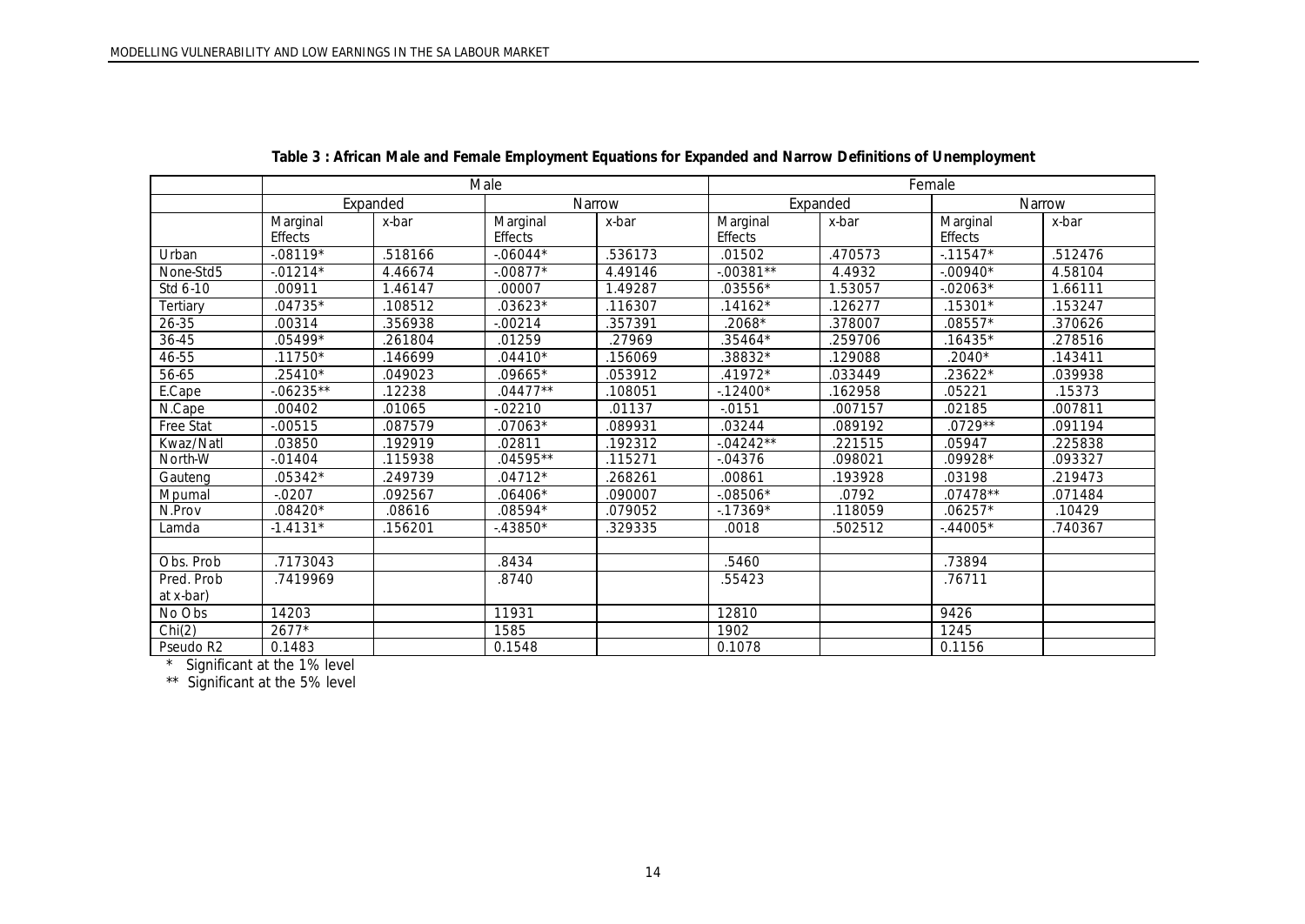The education splines firstly show that across both genders and definitions, the possession of primary schooling or less reduces the probability of finding employment. Indeed, for females by the narrow definition, this negative coefficient holds for secondary schooling as well. In contrast the coefficient on tertiary education is positive across both genders and definitions. Collectively the education splines indicate that individuals with lower levels of education have less of a chance of getting a job than those with high-level, and specifically tertiary, education. This analysis confirms time-series labour demand analysis done elsewhere on the South African labour market. Such studies indicate that labour demand patterns reflect a growing demand for higher skilled labour, and stagnant or declining demand for less skilled workers (Bhorat and Hodge, 1998).

The age variables, as with the previous equation, are not surprising as they show an increased probability of employment in older age cohorts relative to those in the 16-25 group. This reflects the large number of youth who are unemployed. The insignificant results for all except one age cohort for males by the narrow definition, may be picking up the large number of discouraged work-seekers who are fairly evenly distributed across these age groups. The provincial results are mixed. Some of the provinces, such as the Northern Cape and Kwazulu-Natal yield mostly insignificant results. For the rest, in some cases there is a lower probability of being employed in the province, relative to the Western Cape, and in others a higher probability. In Gauteng for example, African males have a greater probability of finding employment than their counterparts in the Western Cape. The parallel coefficients for females though, are insignificant. The Northern Province, one of the poorest provinces in the country, yields positive coefficient except for females by the expanded definition. A factor that may be influencing these results, is the large Coloured labour force in the Western Cape, that means a much lower share of African employment in the province relative to the rest of the country. Indeed, the Western Cape, while accounting for 14 % of total employment in the country, only accounts for 3% of African employment.

We have already referred to the separate urban and rural employment estimations that are presented in tables 6 and 9 of the appendix. We conclude this section by noting further interesting results from these tables. For males for example, secondary education is seen to be important in predicting employment in urban labour markets. The insignificance of secondary education in the aggregate male employment equations therefore reflects the lack of significance of secondary education in rural areas. Contrary to these mixed results for secondary schooling, across all four equations in both urban and rural areas, tertiary education is crucial in predicting employment. Noticeably, the effect of primary schooling or less is weaker in rural areas. The location cuts also show more consistent results for the provincial dummies. Along with Gauteng, the Western Cape is seen to be the most favourable location for rural work-seekers. However, this is not as clear cut for urban work-seekers especially when discouraged unemployed are not included as labour market participants.

#### **4.3. The Earnings Function**

Table 4 presents the earnings function for all those employed, by gender and again by the two definitions of unemployment. The move from narrow to expanded unemployment does not affect the classification of earners but only affects the sample selection variable (lambda) in the earnings function. Thus, the results of the estimations do not and would not be expected to differ much by the choice of narrow versus expanded unemployment. However, as employment and earnings were estimated together in one maximum-likelihood process, we continue to report the two sets of earnings estimates. Once again we report disaggregated urbanrural equations in table 7 and 10 of the appendix. In all estimations earnings are measured by the log of the monthly total wage earned by individuals, which is the manner in which the survey reported total pay.

From the results it is clear that being in an urban area increases the earnings of the employed. It is an effect that holds true for males and females and for both definitions of unemployment. The education splines are particularly interesting. They show that for African males and females primary schooling or less as well secondary schooling is important in increasing earnings, but not tertiary education. Tables 7 and 10 show that the insignificant impact of tertiary education is true for the disaggregated urban and rural estimates as well. Hence, while tertiary education has been shown to be crucial in determining whether an African individual gains employment, it is not relevant in predicting the level of earnings. Notice that the rates of return to secondary schooling are in each case higher than the returns to primary schooling or less. Hence the return to earnings of one additional year of secondary schooling range from 8.1% to 10.9%, while in the primary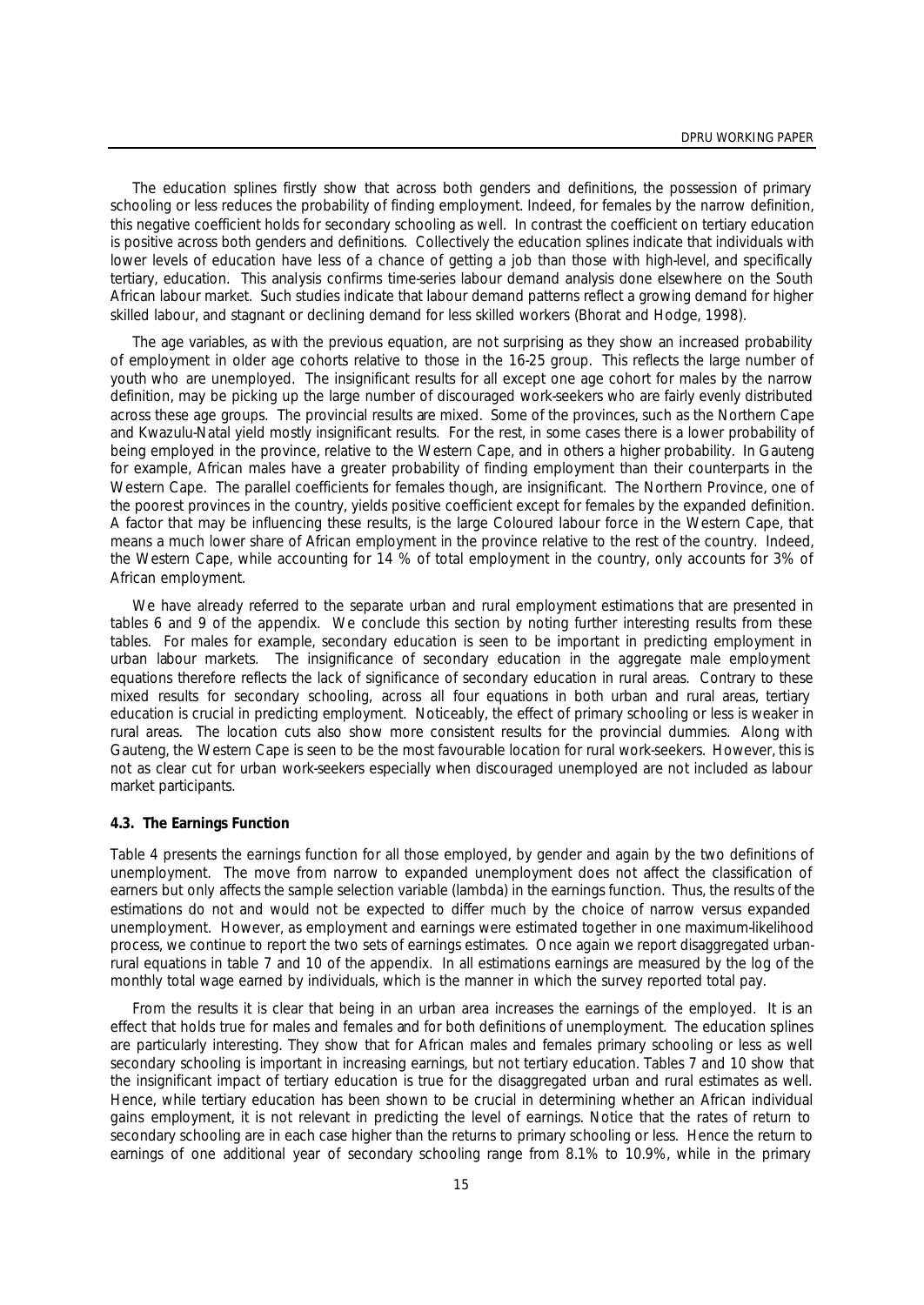schooling case, the figures are 3.5% and 5.1%. Furthermore, the returns to males on secondary education are higher than for females, but lower than females in the case of primary education. Males also get higher returns to education in urban areas than in rural areas but the returns to females do not appear to differ in this way.

|                         |                     | <b>Male</b>         |                     | Female              |
|-------------------------|---------------------|---------------------|---------------------|---------------------|
|                         | <b>Expanded</b>     | <b>Narrow</b>       | <b>Expanded</b>     | <b>Narrow</b>       |
|                         | <b>Unemployment</b> | <b>Unemployment</b> | <b>Unemployment</b> | <b>Unemployment</b> |
|                         |                     |                     |                     |                     |
| Urban                   | 1192892*            | .1294798*           | $.1780*$            | $.1912*$            |
| None-Std5               | $.034631*$          | .0357029*           | $.0488*$            | $.0514*$            |
| Std 6-10                | .1087725*           | .1078169*           | $.0816*$            | $.0927*$            |
| Tertiary                | 0367241             | 0312919             | .0234               | .0318               |
| E.Cape                  | $-1070717*$         | $-1116288*$         | $-1117**$           | $-1465*$            |
| N.Cape                  | $-155832*$          | $-147461*$          | $-.2329*$           | $-.2267*$           |
| <b>Free Stat</b>        | $-0.3030291*$       | $-3149274*$         | $-5577*$            | $-5694*$            |
| Kwaz/Natl               | 0350547             | .0377735            | .0538               | .0411               |
| North-W                 | $-0153048$          | $-0194882$          | $-0891$             | $-0.1180**$         |
| Gauteng                 | .0536299            | .052913             | $.1422**$           | $.1357**$           |
| Mpumal                  | $-0353655$          | $-0.0467185$        | $.1254***$          | .0945               |
| N.Prov                  | .1192166*           | .1087125*           | .2051*              | $.1613*$            |
| Mining                  | $.607814*$          | .6068056*           | $.2840**$           | .2831**             |
| <b>Manuf</b>            | .6394293*           | 643446*             | 2494*               | $.2535*$            |
| Electricity             | .8829402*           | .8850715*           | $.5171*$            | .5237*              |
| Constr                  | .4777885*           | .4826215*           | $.3753*$            | $.3761*$            |
| Wholes                  | .5040102*           | .5100534*           | $.1957**$           | .1995*              |
| Transport               | .7384904*           | .7407738*           | .5106*              | $.5179*$            |
| Finance                 | .6486269*           | .6500433*           | .4674*              | .4708*              |
| Comm Serv               | $.677428*$          | .6803405*           | $.3619*$            | $.3653*$            |
| Other                   | $-0.2943609*$       | $-.291168*$         | 2713*               | 2735*               |
| <b>Armed Forces</b>     | .5296329*           | .5256727*           | .7866               | .7881               |
| Managers                | .7602302*           | $.767167*$          | .9501*              | .9552*              |
| Profess                 | .7286019*           | .7230151*           | $1.029*$            | $1.031*$            |
| Technicians             | .4671531*           | .4656222*           | .9203*              | .9212*              |
| Clerks                  | .2231234*           | .2237144*           | .5926*              | $.5953*$            |
| Serv&Sales              | .1635076*           | $.163773*$          | $.3514*$            | $.3532*$            |
| Skilld Agric            | .1874371*           | $.1916955*$         | .0711               | .0797               |
| Craft                   | .1862878*           | .1865975*           | .2341*              | .2371*              |
| <b>Mach Operator</b>    | .1460807*           | $.1461151*$         | $.3355*$            | .3383*              |
| Unspecif                | $-0151913$          | $-0098603$          | .1577               | .1641               |
| Domes Helper            | $-0.0466067*$       | $-0482176$          | $.2067*$            | $.2073*$            |
| Mining lab              | $-0668179**$        | $-0656155$          | .2000               | .2033               |
| Manuf lab               | $-0591869*$         | $-0579945*$         | $.2727*$            | $.2732*$            |
| Trprt lab               | $-0401749$          | $-0409864$          | $-2676$             | $-2347$             |
| Domes Worker            | $-0.8043337*$       | $-7996188*$         | $-3591*$            | $-0.3596*$          |
| Union Member            | 1997917*            | .1941152*           | 2131*               | .2145*              |
| Exper                   | .033548*            | .0322203*           | $.0194*$            | $.0220*$            |
| Expersq                 | $-000409*$          | $-0003958*$         | $-0.0002*$          | $-0.002*$           |
| Log of Hours p.m.       | .1089995*           | $.1036497*$         | $.1246*$            | $.1250*$            |
| Constant                | 5.543329*           | 5.601965*           | $4.838*$            | $4.672*$            |
| Lambda                  | $-139954*$          | $-25413766*$        | $-2660*$            | $-.2271*$           |
|                         |                     |                     |                     |                     |
| $\overline{N}$ o of Obs | 14 124              | 11886               | 12723               | 9 3 9 3             |
| Model Chi2              | 2775*               | 1687.44*            | 1939.9*             | 1284.5*             |

| Table 4: African Male and Female Earnings Equations for Expanded and Narrow Definitions of |  |
|--------------------------------------------------------------------------------------------|--|
| <b>Unemployment</b>                                                                        |  |

\* Significant at the 1% level \*\* Significant at the 5% level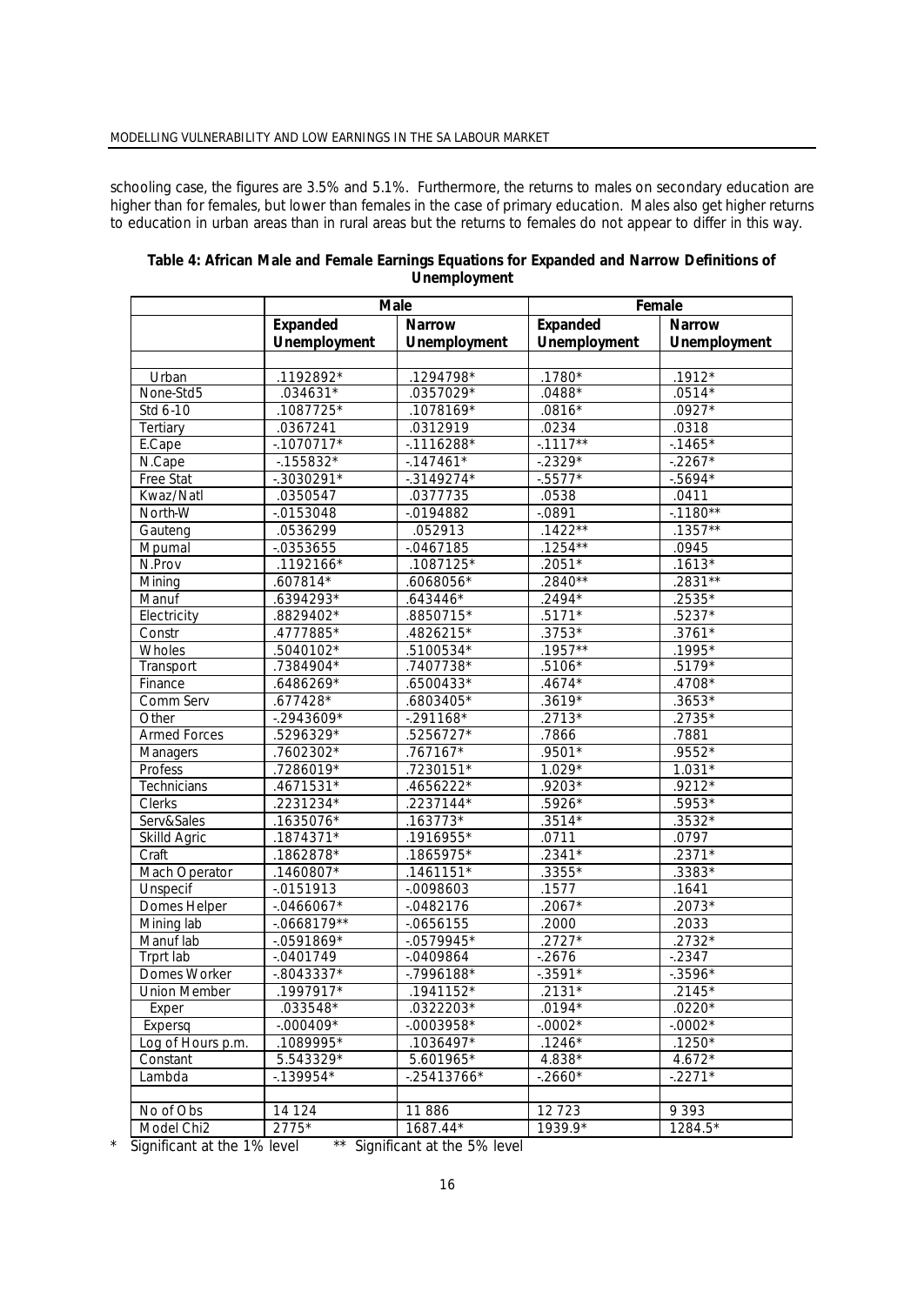The provincial dummies show that African individuals in the Eastern Cape, Northern Cape and Free State in all cases, are likely to earn less than their counterparts in the Western Cape. The differential ranges from about 11% for males in the Eastern Cape to 56% for females in the Free State. The coefficients for both males and females appear to be relatively insensitive to the two unemployment definitions. The Northern Province is the only other province where the results are all significant. However, in this case, the coefficients are all positive. This seems contrary to poverty estimates of the province which place it far below the Western Cape. However, what this may suggest is that for the African employed, the Northern Province offers better earnings potential than the Western Cape. Indeed the mean wage in the Western Cape is only about half that of employees in the Northern Province. The urban-rural estimates add needed detail to this picture. It is not the Northern Province as a whole that offers better earnings but urban employment in the Northern Province. Indeed for rural Northern Province and all other provinces, average male earnings are significantly lower than in the Western Cape.

The sectoral dummies show a strong and clear pattern: relative to Agriculture all the African employed earn more on average. This result holds true for both males and females and according to both definitions. For males, the ranking of the largest wage differentials does not alter by unemployment definition. The sector which pays the most relative to Agriculture is Electricity, where individuals are earning about 88% more than those in farming. This is followed by Transport, Community & Social Services and Finance. The relatively low ranking of Finance, given that it is nationally the highest paying sector, is due to the low representation of African workers here. For females though, Finance does rank higher, although the differential, at about 47%, is lower. The ranking change for females is due to the low ranking of Community services, where females only earn about 36% more than women in Agriculture. This can be explained by the large number of female basic service workers, particularly domestic workers, in this sector. Note that for the two large employers in the economy, Mining and Manufacturing, male workers will tend to earn 60% or more than those in farming, while for females the differential is much smaller at about 25%.

The results by occupation show that for the skilled occupations (Managers, Professionals and Technicians), these individuals are likely to earn between 47% and 76% more than farm labourers. As we move to the semi-skilled occupations (Clerks, Service & sales, Skilled agriculture, craft workers and machine operators) the differentials are smaller. Hence for these occupations individuals earn between 15% and 22% more than farm workers. In the unskilled category though, the results are slightly different and in some cases, surprising. For females, household domestic workers earn about 36% less than farm workers. The coefficient for male labourers in manufacturing though is surprising. Male labourers in manufacturing are seen to earn about 6% less than male farm labourers. For females though, manufacturing labourers earn more. Hence, it would seem that the often perceived higher wage for unskilled workers in the manufacturing industry is driven by the wage differential between women and not men in these two sectors. One can see these same forces and a similar logic operating in the case of domestic helpers. The negative mining labourer coefficient for males (expanded definition) may be reflecting the fact that the mining industry's average skill levels have been increasing in the last decade. Hence those at the bottom have found their wages lagging in preference to those higher up in the internal labour market. Indeed many of the workers in the mining industry would be in the semi-skilled categories.

The union-wage effect is shown here to be about 20% for males and marginally higher at 21% for females. This is substantially lower than the cross-section estimate of Fallon & Lucas (1998) where the differential was over 50%. However their time-series analysis delivered an estimate in the range of 25 to 35%, which is more agreeable with the number here. It cannot be doubted though that union membership is associated with significantly higher earnings for African workers. Tables 7 and 10 reveal that there is a particularly strong union effect in rural areas. The union premium is about 23% for males and 30% for females.

The experience variable indicates that an additional year of experience generates a return to earnings of about 3% for African males. For African females, the return is lower at about 2%. The log of hours worked is significant for both genders and definitions. The coefficients suggest that an increase in the percentage of hours worked will increase earnings by between 10 and 12%. This is quite important as it indicates that an important determinant of earnings is the hours that the African employed are working. Table 7 suggests in urban areas in particular, should males or females opt to work more, the returns could be quite high. This finding is particularly noteworthy as Bhorat and Leibbrandt (1999) show that nearly all of the earners in the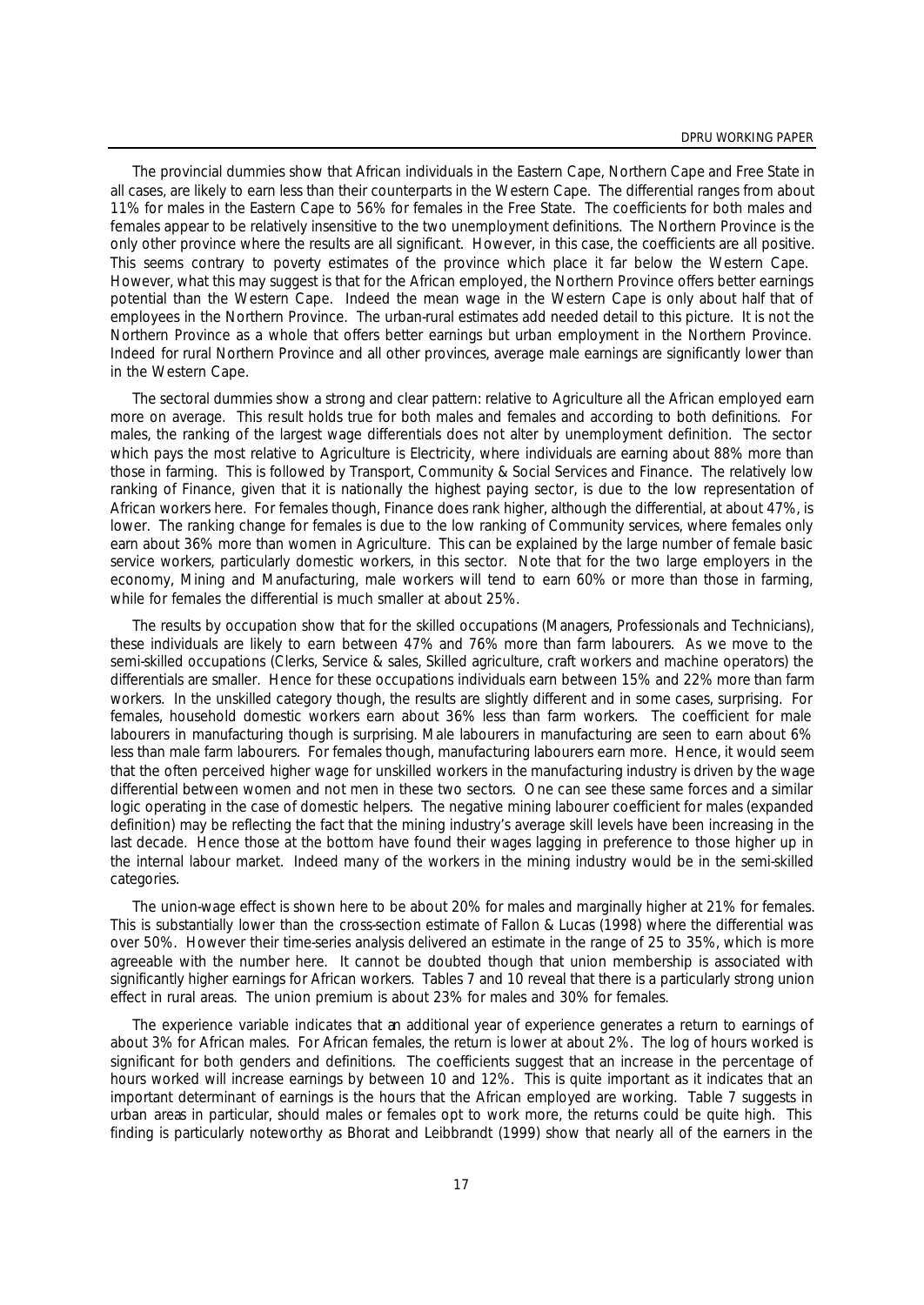sample are working close to a 40-hour week. Thus, this finding is not contingent on the presence of a significant number of part-time and infrequent workers in the sample.

Finally, as with the employment equation, the Mill's ratio is shown to be significant and negative for all cases. There was therefore a sample selection bias, which was corrected for. The sample of earners are not a random selection of people drawn from the pool of participants. The significance of lambda once again vindicates the selection procedure utilised here.

#### **5. Conclusion**

This study has tried to be as meticulous and transparent as possible in modelling the labour market. To this end, the short review of other models highlighted their strengths and drawbacks, while also offering the reasoning for the methodological approach taken here. Perhaps the strongest point to emerge from the methodological section was the insistence on a very carefully managed, three-phase labour market selection procedure, from participation to employment and then to earnings.

The participation equation showed that discouraged workers are statistically closer to the non-participants than to the narrowly unemployed. This strongly suggests that those searching for employment are more likely to get a job than those no longer searching, and therefore hints at the importance of structural unemployment in understanding the participation decision. What makes this so bleak is the fact that many of the youth are in this category rather than in the searching category. Our employment analysis showed that the rural and urban unemployed have different characteristics but similar probabilities of getting employment. What is important about this is that it highlights an asymmetry. Urban work-seekers could take rural jobs but, on average, rural work seekers do not have the characteristics to compete in the urban job market. Rural work-seekers should thus be looking for work in rural areas. This suggests also that the spatial rigidities are essential to understanding employment creation in the domestic economy. The significance of the sample selection terms in the earnings functions also make it clear that those that get employment are different from those that try and do not. The key differences seem to be age and education.

Across the equations then, the age and education variables are important determinants. The age results for the participation and employment equation, in different ways, reflect the importance of youth unemployment. In the participation equation the older age cohorts all have a higher probability of participating than the youth. In turn, the stronger effect in the narrow definition case, points to the significant proportion of youth who are discouraged job-seekers – a fact which has important policy ramifications. The employment probit again suggested that the youth were the least likely to gain employment relative to those in the older age cohorts.

The education results showed very interesting variation across the three equations. Hence, while the nontertiary education splines tend to be significant and positive in the participation equation, the non-tertiary splines are negative in the employment estimation. This suggests that while non-tertiary education levels tend to increase the probability of participation, these levels are not sufficient to ensure employment. This is a result that matches well with the economy's current, and in all likelihood, future labour demand patterns where firms' specifications are directed primarily toward highly skilled workers in the economy. However it is clear that for those who already have a job, the returns to schooling operate as expected, with secondary schooling yielding a higher rate of return than primary schooling. The fact that we have concentrated so heavily on the vulnerable was shown by the insignificant tertiary coefficient, indicating very low levels of schooling amongst the African workforce. Essentially though, the results across the equations show that education levels operate differentially at each phase of the labour market process.

Ultimately this study has made an additional contribution to the burgeoning earnings function literature for the South African labour market. Through our use of a three-phase model and concentration on the most vulnerable in the labour market, this paper has added value to the literature. In addition the results obtained, particularly in the case of covariates such as location and education, do offer some important background information for policy makers interested in the problems of and solutions to long-term sustainable employment for the domestic economy.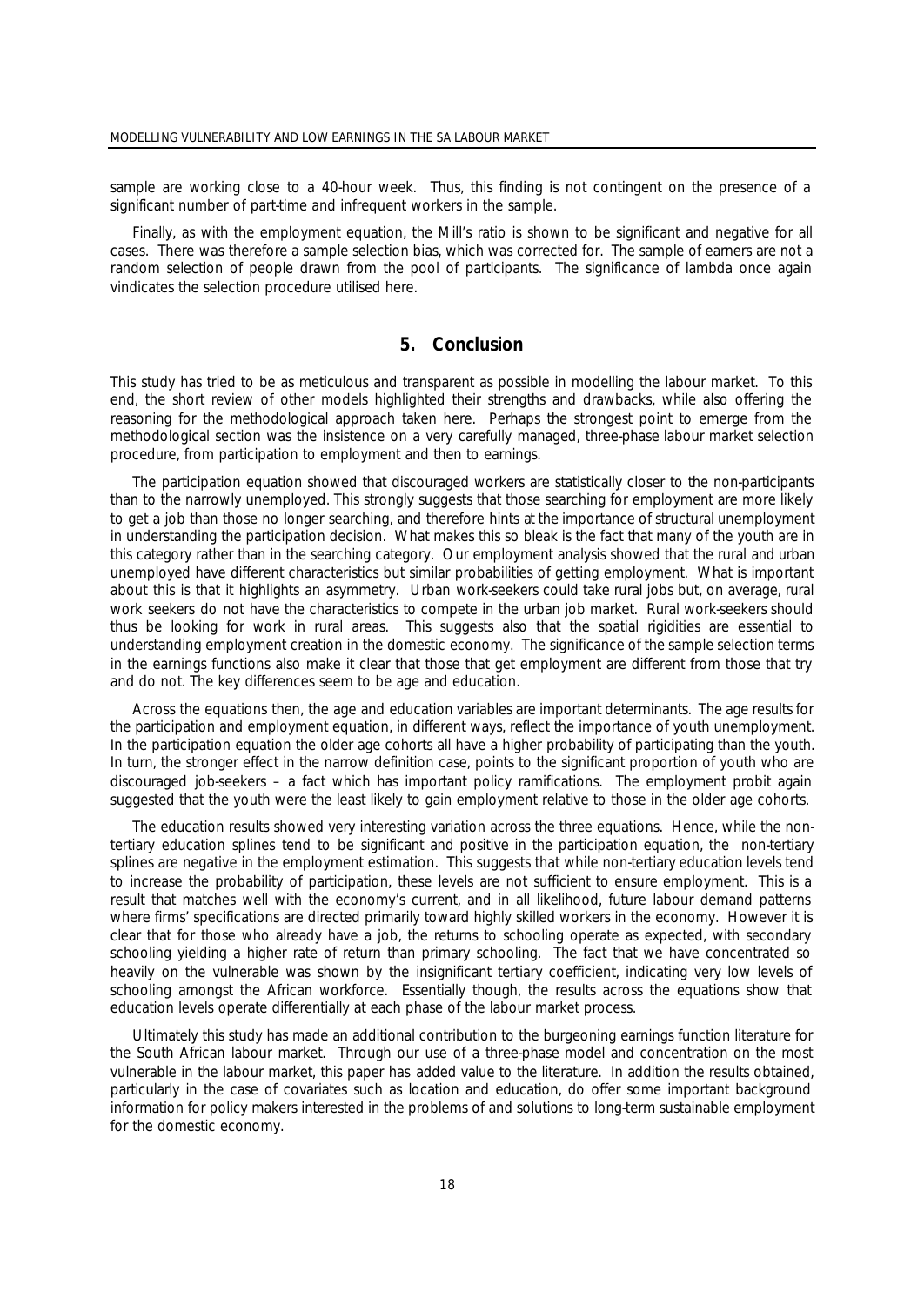#### **References**

Andersson, P. Undated. Labour Market Structure in a Controlled Economy: The Case of Zambia. Ekonomiska Studier Utgivna av Nationalekonomiska Institutionen Handelshogskolan vid Gotemborgs Universitet No 37.

Bhorat,H. 1999. The October Household Survey, Unemployment and the Informal Sector: A Note. *African Journal of Economics*. 67(2): 320-6.

Bhorat, H & J. Hodge, 1999 *Decomposing Shifts in Labour Demand in South Africa,* . *South African Journal of Economics*. Forthcoming,67(3).

Bhorat,H & M.Leibbrandt, 1998 Poverty amongst the Self-Employed, *Studies in Economics and Econometrics,* 22(3): 25-41.

Bhorat,H & M.Leibbrandt, 1999 Correlates of Vulnerability in the South African Labour Market. *DPRU Working Paper,* No. 99/27: Development Policy Research Unit, University of Cape Town.

Breen, R. 1996. *Regression Models: Censored, Sample-Selected, or Truncated Data*. Sage Publications. Thousand Oaks.

Fallon, P. and R. Lucas. 1998. South African Labour Markets: Adjustment and Inequalities. *Discussion Paper No. 12*, Informal Discussion Papers on Aspects of the Economy of South African. World Bank Southern African Department. Washington.

Fields, G. 1998. *Accounting for Income Inequality and Its Change*. Unpublished Paper. Cornell University. Ithaca.

Glick, P and Sahn, D. 1997. Gender and Education Impacts on Employment and Earnings in West Africa: Evidence from Guinea. *Economic Development and Cultural Change* 22: 95-125.

Greene, W.H. 1993. *Econometric Analysis*, 2<sup>nd</sup> Edition. Macmillan Publishing Company. New York.

Heckman, J. 1979. Sample Selection Bias as a Specification Error. *Econometrica* 47: 153-161.

Heckman, J and Hotz, J. 1986. The Sources of Inequality for Males in Panama's Labor Market. *The Journal of Human Resources* 21(4):507-542.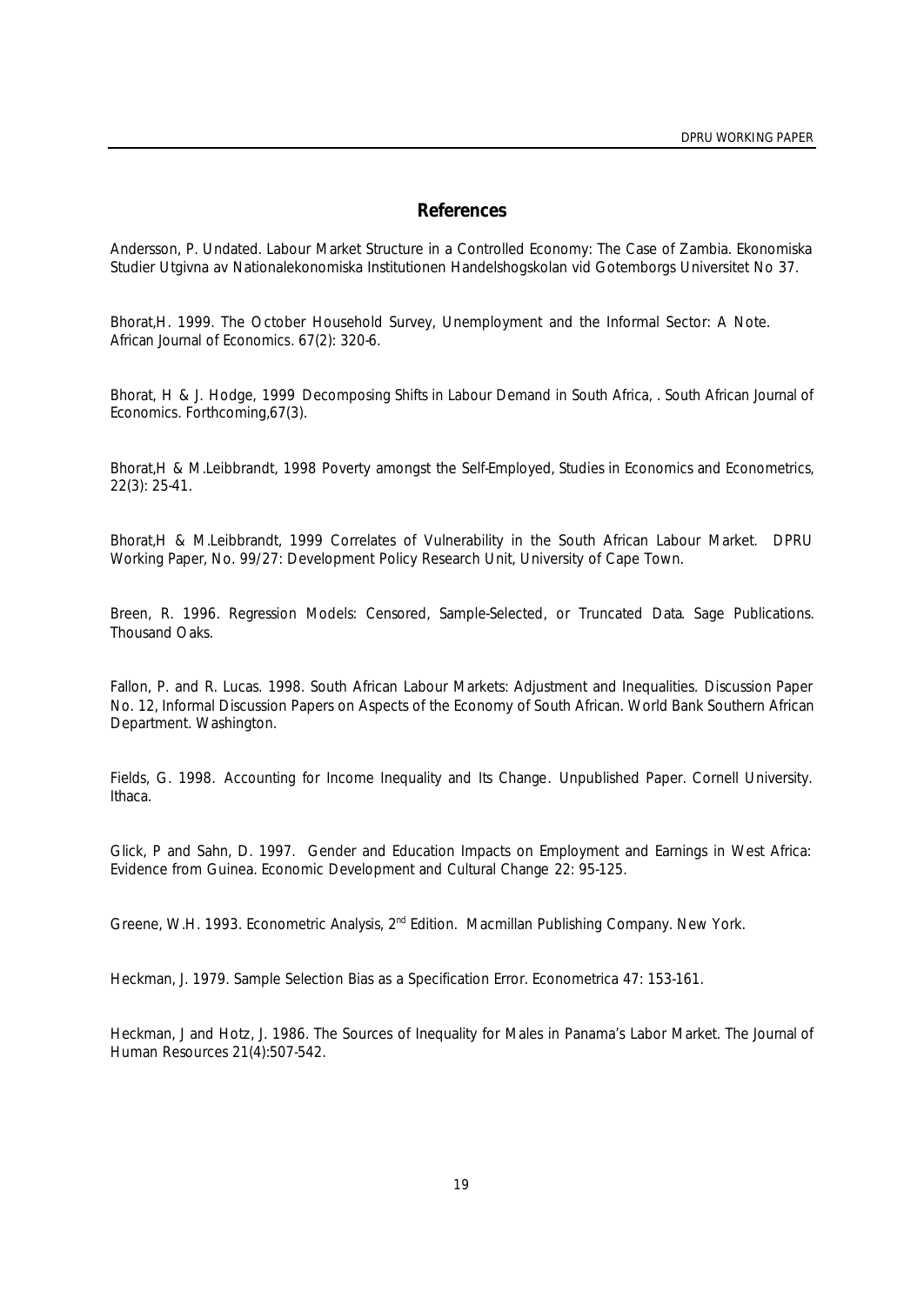Hofmeyr, J. 1998*.* Segmentation in the South African Labour Market. *Working Paper No. 15*. South African Network for Economic Research. Potchefstroom.

Hofmeyr, J and Lucas, R. 1998. The Rise in Union Wage Premia in South Africa. *IED Discussion Paper Series No. 83*. Institute for Economic Development, Boston University.

International Labour Office. 1996. *Restructuring the Labour Market: The South African Challenge*. ILO Publication Office. Geneva.

Lipton, M., de Klerk, M. and Lipton, M. 1996. *Land, Labour and Livelihoods in Rural South Africa*. Volume One. Indicator Press. Durban.

Moll, P. 1998. Discrimination is Declining in South Africa but Inequality is not. *Working Paper No. 5*. South African Network for Economic Research. Potchefstroom.

Mwabu, G and Schultz, T. 1996a. *Wage Premia for Education and Location by Gender and Race in South Africa*. Unpublished Paper. Yale University. New Haven.

Mwabu, G and Schultz, T. 1996b. "Education Returns Across Quantiles of the Wage Function; Alternative Explanations for the Returns to Education by Race in South Africa". *American Economic Review* 86(2): 335- 339.

Mwabu, G and Schultz, T. 1997. *Labour Unions and the Distribution of Wages and Employment in South Africa*. Unpublished Paper, Yale University. New Haven.

Nattrass, N. and Seekings, J. 1998. Changing Patterns of Inequality in the South African Labour Market. In, Petersson, L. (ed.). *Post Apartheid Southern Africa*. Routledge. London.

Roy, A. 1951. Some Thoughts on the Distribution of Earnings. *Oxford Economic Papers*. 3: 135-146.

Winter, C. 1998. *Women Workers in South Africa: Participation, Pay and Prejudice in the Formal Labour Market*. Unpublished Paper. World Bank.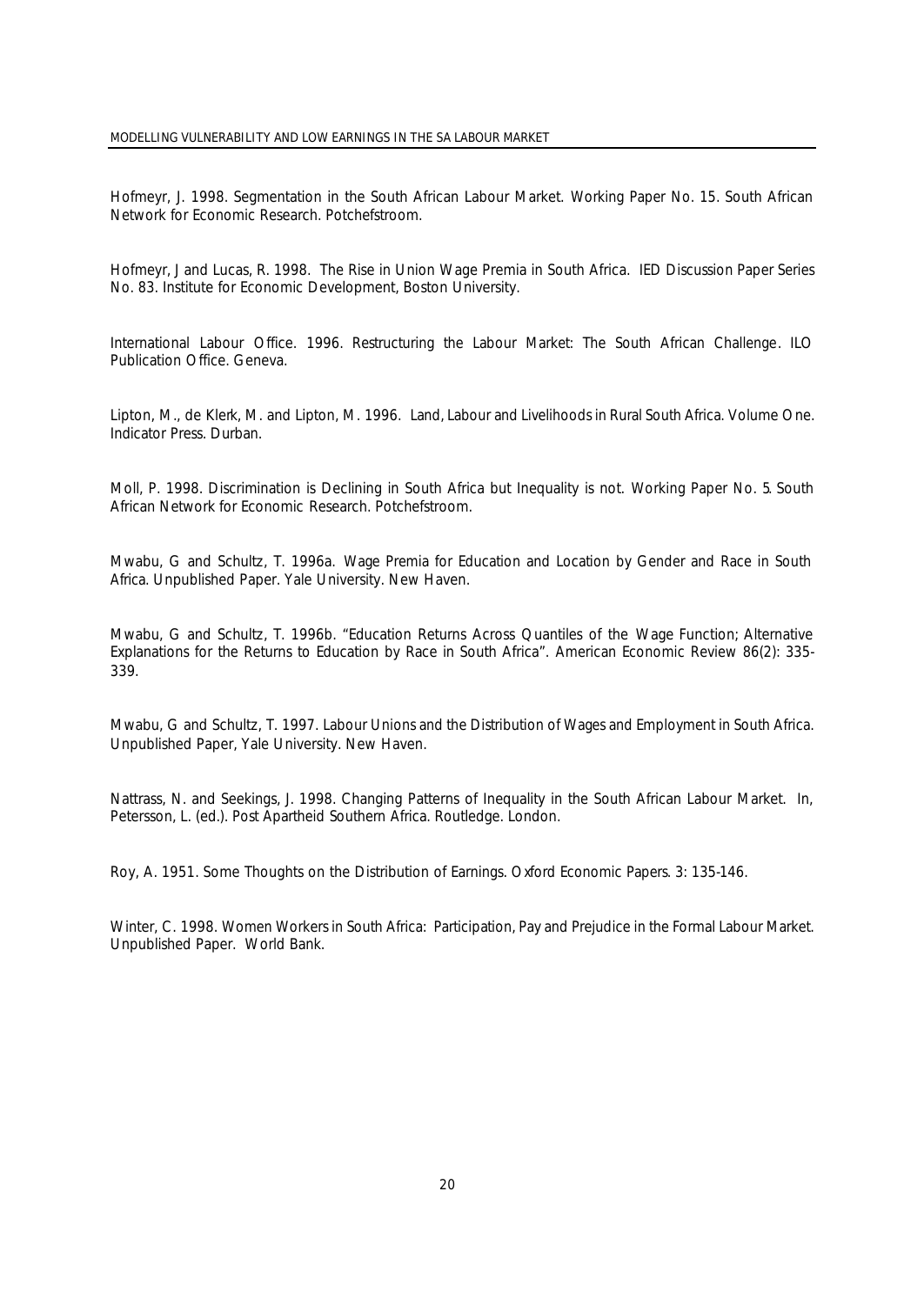# **Appendix**

## **Table 5 : Urban African Male and Female Labour Participation Equations for Expanded and Narrow Definitions of Unemployment**

|                      |                    |           | Urban Male     |             |                | Urban Female |                |             |  |
|----------------------|--------------------|-----------|----------------|-------------|----------------|--------------|----------------|-------------|--|
|                      | Expanded<br>Narrow |           | Expanded       |             |                | Narrow       |                |             |  |
|                      | Marginal           | x-bar     | Marginal       | x-bar       | Marginal       | x-bar        | Marginal       | x-bar       |  |
|                      | <b>Effects</b>     |           | <b>Effects</b> |             | <b>Effects</b> |              | <b>Effects</b> |             |  |
| None-Std5            | $.00416*$          | 5.057     | $.00770*$      | 5.05754     | .008409*       | 5.05748      | $.00715***$    | 5.057       |  |
| Std 6-10             | $.00675*$          | 1.857     | $.01722*$      | 1.85798     | $.03802*$      | 1.8025       | $.06277*$      | 1.8026      |  |
| Tertiary             | $-0012$            | .1366     | .00080         | .136614     | $-012424$      | .14637       | .012587**      | .1463       |  |
| 26-35                | $.04769*$          | 3700      | .1295*         | .370018     | $.11867*$      | .37385       | .17698*        | .3738       |  |
| 36-45                | $.05944*$          | .2720     | $.1759*$       | .272077     | $.12216*$      | .26495       | $.24484*$      | .2649       |  |
| 46-55                | $.04078*$          | 1420      | $.14104*$      | .142091     | .071356        | 14082        | 22022*         | .1408       |  |
| $56 - 65$            | $.02572*$          | .0484     | 12731*         | .04884      | .01957         | .04308       | .19905*        | .0430       |  |
| No. of Kids <7       | .00653             | 6804      | $.0138*$       | .680472     | $-0.01264*$    | .93524       | $-02184*$      | .9352       |  |
| No. of Kids 8-15     | 00137              | .7273     | $-0.0025$      | .727369     | .00071         | .94158       | $-00553$       | .9415       |  |
| No of males 16-      | $-00198$           | 1.989     | $-0231*$       | 1.98956     | $-00872$       | 1.3584       | $-01304*$      | 1.358       |  |
| 59                   |                    |           |                |             |                |              |                |             |  |
| No of fems 16-<br>59 | $-01114*$          | 1.461     | $-0.0256*$     | 1.46165     | $.0211*$       | 2.12692      | $.01154**$     | 2.126       |  |
| No of Adults >60     | $-02709*$          | .2766     | $-06931*$      | .276624     | .00075         | .28785       | $-01897*$      | .2878       |  |
| Other hhld           | $-4.05e-07*$       | 22205.2   | $-3.63e07$     | 22205.2     | $-2.12e-06*$   | 26645.       | $-1.96e-06*$   | 26645       |  |
| income               |                    |           |                |             |                |              |                |             |  |
| Other hhld           | 7.98e-13           | $1.5e+09$ | 1.80e-12       | $1.5e + 09$ | $2.33e-12*$    | $2.8e+09$    | $2.15e-12*$    | $2.8e + 09$ |  |
| income sqred         |                    |           |                |             |                |              |                |             |  |
| Obs. Prob            | .9367              |           | .8243          |             | .7925          |              | .6377          |             |  |
| Pred. Prob           | .9519              |           | $.8540$ (at x- |             | .8105          |              | .6508          |             |  |
| (at x-bar)           | (at x-bar)         |           | bar)           |             | (at x-bar)     |              | (at x-bar)     |             |  |
| No Obs               | 6521               |           | 6521           |             | 7707           |              | 7707           |             |  |
| Chi(2)               | $328.2*$           |           | 908.61*        |             | 548.9*         |              | 785.33*        |             |  |
| <b>Pseudo R2</b>     | 0.098              |           | 0.1386         |             | 0.0665         |              | 0.076          |             |  |

\* Significant at the 1% level \*\* Significant at the 5% level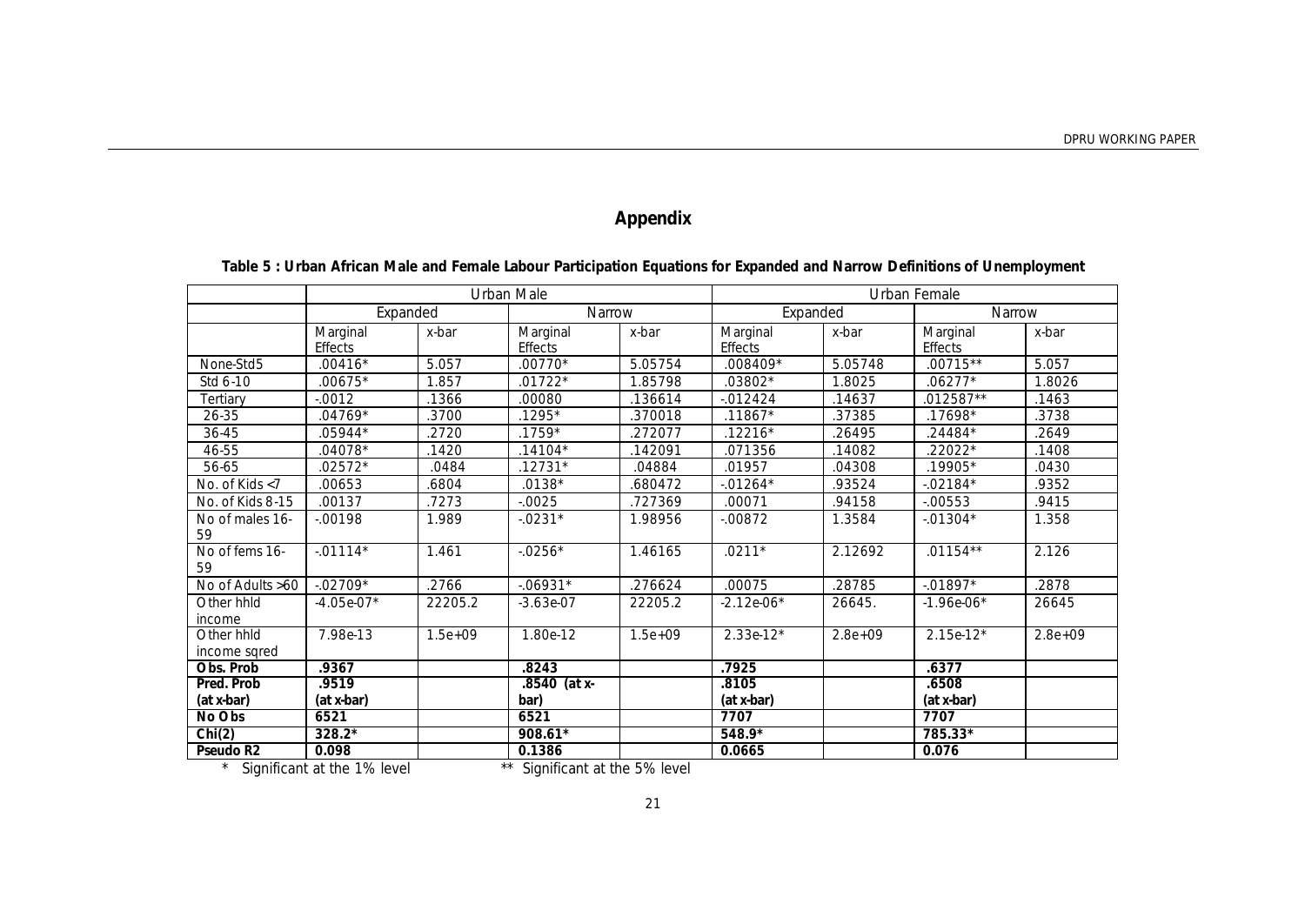|            |                       |          | <b>Urban Male</b>   |       |                            | Urban Female |                     |        |  |  |
|------------|-----------------------|----------|---------------------|-------|----------------------------|--------------|---------------------|--------|--|--|
|            |                       | Expanded | Narrow              |       |                            | Expanded     |                     | Narrow |  |  |
|            | Marginal<br>Effects   | x-bar    | Marginal<br>Effects | x-bar | Marginal<br><b>Effects</b> | x-bar        | Marginal<br>Effects | x-bar  |  |  |
| None-Std5  | $-0.01593*$           | 5.085    | $-0.01438*$         | 5.108 | $-00227$                   | 5.1671       |                     |        |  |  |
| Std 6-10   | $.01392**$            | 1.883    | .00231              | 1.914 | $.06397*$                  | 1.9462       |                     |        |  |  |
| Tertiary   | .03879*               | .1395    | $.042044*$          | 1470  | $.11611*$                  | .16291       |                     |        |  |  |
| 26-35      | $.05078*$             | .3749    | $-02919$            | .3745 | .28184*                    | .39632       |                     |        |  |  |
| 36-45      | $.12273*$             | .2817    | $-01835$            | .2987 | .42543*                    | .27488       |                     |        |  |  |
| 46-55      | $.16620*$             | .1437    | .03033              | .1512 | .39832*                    | .13170       |                     |        |  |  |
| 56-65      | .23943*               | .0461    | $.08335*$           | .0499 | .39031*                    | .03621       |                     |        |  |  |
| E.Cape     | $-02294$              | .0938    | $.06925*$           | .0862 | $-06509**$                 | .13070       |                     |        |  |  |
| N.Cape     | $-05055$              | .0124    | .00093              | .0119 | $-0.10312**$               | .01186       |                     |        |  |  |
| Free Stat  | $-02629$              | .0841    | $.10175*$           | .0768 | $-07232**$                 | .10782       |                     |        |  |  |
| Kwaz/Natl  | .01830                | .1522    | .02675              | .1534 | $-00886$                   | .1727        |                     |        |  |  |
| North-W    | $.078\overline{27**}$ | .0809    | $.06247*$           | .0828 | .02066                     | .06899       |                     |        |  |  |
| Gauteng    | $.0513**$             | .4459    | $.06451*$           | 46052 | $-00559$                   | .38568       |                     |        |  |  |
| Mpumal     | .03884                | .0391    | $.07693*$           | .0362 | $-15908*$                  | .0366        |                     |        |  |  |
| N.Prov     | .04587                | .0258    | $.1129*$            | 0242  | $-11747*$                  | .02743       |                     |        |  |  |
| Lamda      | $-1.3549*$            | 1206     | $-56492*$           | .2726 | $.18644*$                  | .33571       |                     |        |  |  |
|            |                       |          |                     |       |                            |              |                     |        |  |  |
| Obs. Prob  | .7329                 |          | .8328               |       | .6061                      |              |                     |        |  |  |
| Pred. Prob | .7576                 |          | .8610               |       | .6248                      |              |                     |        |  |  |
| At x-bar)  | $(at x-bar)$          |          | $(at x-bar)$        |       | $(at x-bar)$               |              |                     |        |  |  |
| No Obs     | 6056                  |          | 5206                |       | 5957                       |              |                     |        |  |  |
| Chi(2)     | 1082.7*               |          | 681.4*              |       | $1148.7*$                  |              |                     |        |  |  |
| Pseudo R2  | 0.1481                |          | 0.1407              |       | 0.1427                     |              |                     |        |  |  |

**Table 6: Urban African Male and Female Employment Equations for Expanded and Narrow Definitions of Unemployment**

\* Significant at the 1% level `\*\* Significant at the 5% level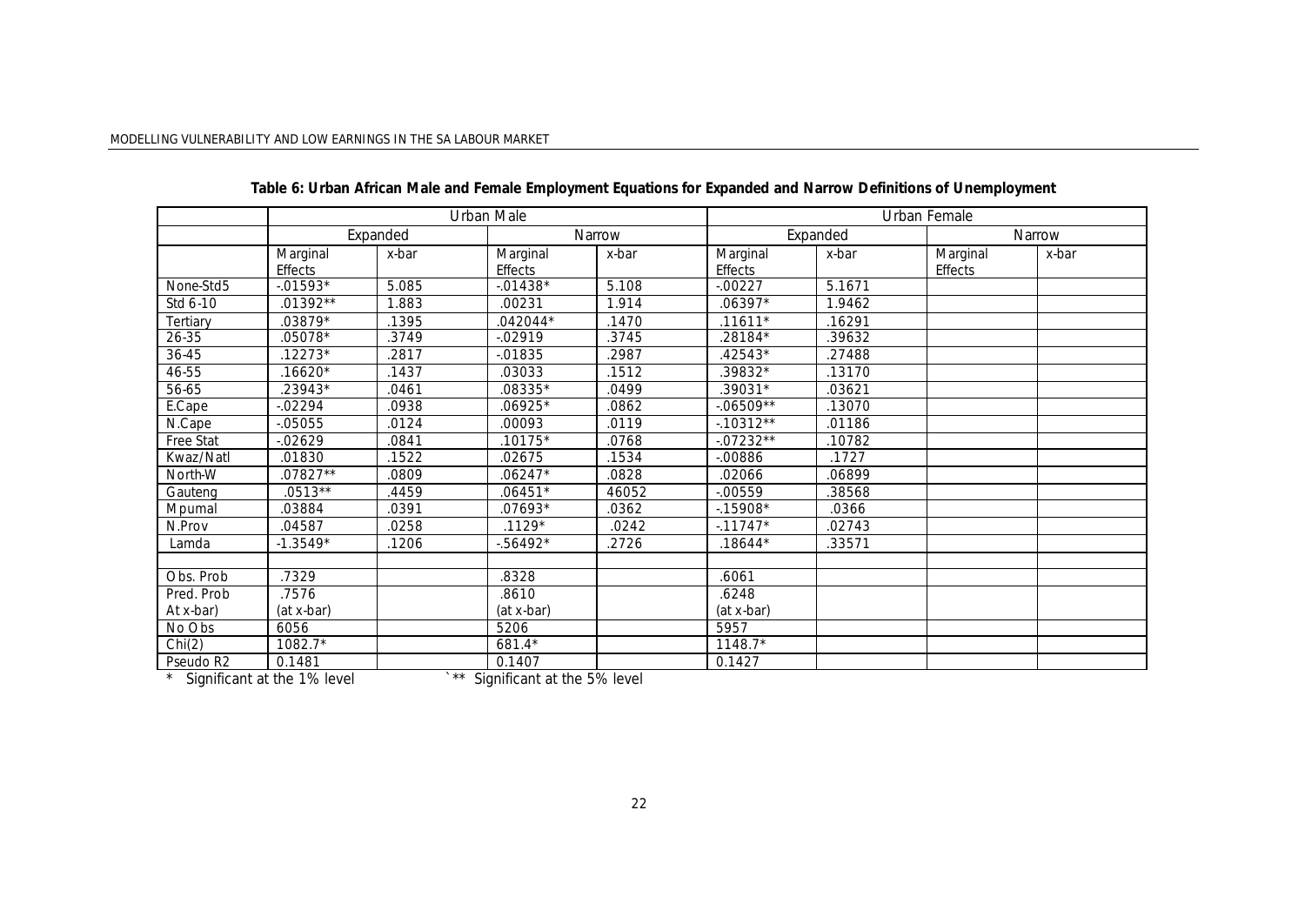|                     |                  | Urban Male   |              | Urban Female |
|---------------------|------------------|--------------|--------------|--------------|
|                     | Expanded         | Narrow       | Expanded     | Narrow       |
|                     | Unemployment     | Unemployment | Unemployment | Unemployment |
| None-Std5           | $.04804*$        | $.0499*$     | $.0426*$     | $.0448*$     |
| Std 6-10            | $.1071*$         | $.1052*$     | $.0741*$     | $.0924*$     |
| Tertiary            | .05094           | .0447        | .0343        | .0485        |
| E.Cape              | $-03586$         | $-0.0455$    | $-1482*$     | $-1700*$     |
| N.Cape              | $-0574$          | $-0407$      | $-.2584*$    | $-2725*$     |
| Free Stat           | $-21795*$        | $-2336*$     | $-0.3370*$   | $-3707*$     |
| Kwaz/Natl           | .0883            | .0893 **     | $-0624$      | $-0609$      |
| North-W             | .1077            | .1017        | $-1258*$     | $-129**$     |
| Gauteng             | .1599*           | $.1581*$     | $.1697*$     | $.1629*$     |
| Mpumal              | .08287           | .079         | .1065        | .0643        |
| N.Prov              | $.32880*$        | $.3037*$     | .0759        | .0555        |
| Mining              | .1661762*        | $-1603029*$  | .4207        | .4217        |
| Manuf               | .2845647*        | .2828365*    | .2309        | .2262        |
| Electricity         | .5899361*        | 5866131*     | .533         | 5350         |
| Constr              | .1137356         | .1129959     | .3380        | .3297        |
| Wholes              | .1247791         | .1256877     | .1888        | .1848        |
| <b>Transport</b>    | $.372437*$       | .3683933*    | $4944*$      | $.4952**$    |
| Finance             | .3085486*        | .3042547*    | $.4715***$   | $.4702**$    |
| Comm Serv           | .3275005*        | .3256818*    | $.3941**$    | .3899        |
| Other               | .227513          | 020014       | .1066        | .1224        |
| <b>Armed Forces</b> | .8778821*        | .8646148*    | .7430        | .7425        |
| Managers            | 1.112009*        | 1.114832*    | $.929*$      | .9507*       |
| Profess             | 0.9747265*       | .9663315*    | $.9155*$     | .9360*       |
| Technicians         | .7456466*        | .7399523*    | .7825*       | .7989*       |
| Clerks              | .5202852*        | .5163703*    | .5080*       | $.5249*$     |
| Serv&Sales          | .4786886*        | .4743847*    | .2533        | .2686        |
| <b>Skilld Agric</b> | $-073708$        | $-0684681$   | 6278         | 6321         |
| Craft               | .4804153*        | .4768006*    | .0935        | .1083        |
| Mach Operator       | .470309*         | .4668909*    | $.2986**$    | $.3162**$    |
| Unspecif            | .3251987*        | .3239393*    | .4489*       | $.4670*$     |
| Domes Helper        | 2419549          | 2379359      | .0871        | .1027        |
| Mining lab          | $\sqrt{2}490426$ | .2472353     | $-0440$      | $-0.0381$    |
| Manuf lab           | $.3638321*$      | $.3604891*$  | .2534        | .2663        |
| Trprt lab           | .2505165         | .2492946     | $-1385$      | $-1355$      |
| Domes Worker        | $-4324948*$      | $-4373609*$  | $-4373**$    | $-4223$      |
| <b>Union Member</b> | .163868*         | $.1641*$     | $.1741*$     | $.1768*$     |
| Exper               | $.02947*$        | $.0282*$     | $.0122*$     | $.0174*$     |
| Expersq             | $-0.00032*$      | $-0.003*$    | $-0.0001*$   | $-0.001*$    |
| Log of Hours p.m.   | $.1803*$         | $.1736*$     | $.1623*$     | $.1629*$     |
| Constant            | 4.8883*          | 4.969*       | $5.065*$     | 4.809*       |
| Lambda              | $-1288*$         | $-.2411*$    | $-2774*$     | $-1604$      |
|                     |                  |              |              |              |
| No of Obs           | 6018             | 5185         | 5922         | 4689         |
| Model Chi2          | 1142.33*         | $755.44*$    | 1185.7*      | 737.16       |

#### **Table 7: Urban African Male and Female Earnings Equations for Expanded and Narrow Definitions of Unemployment**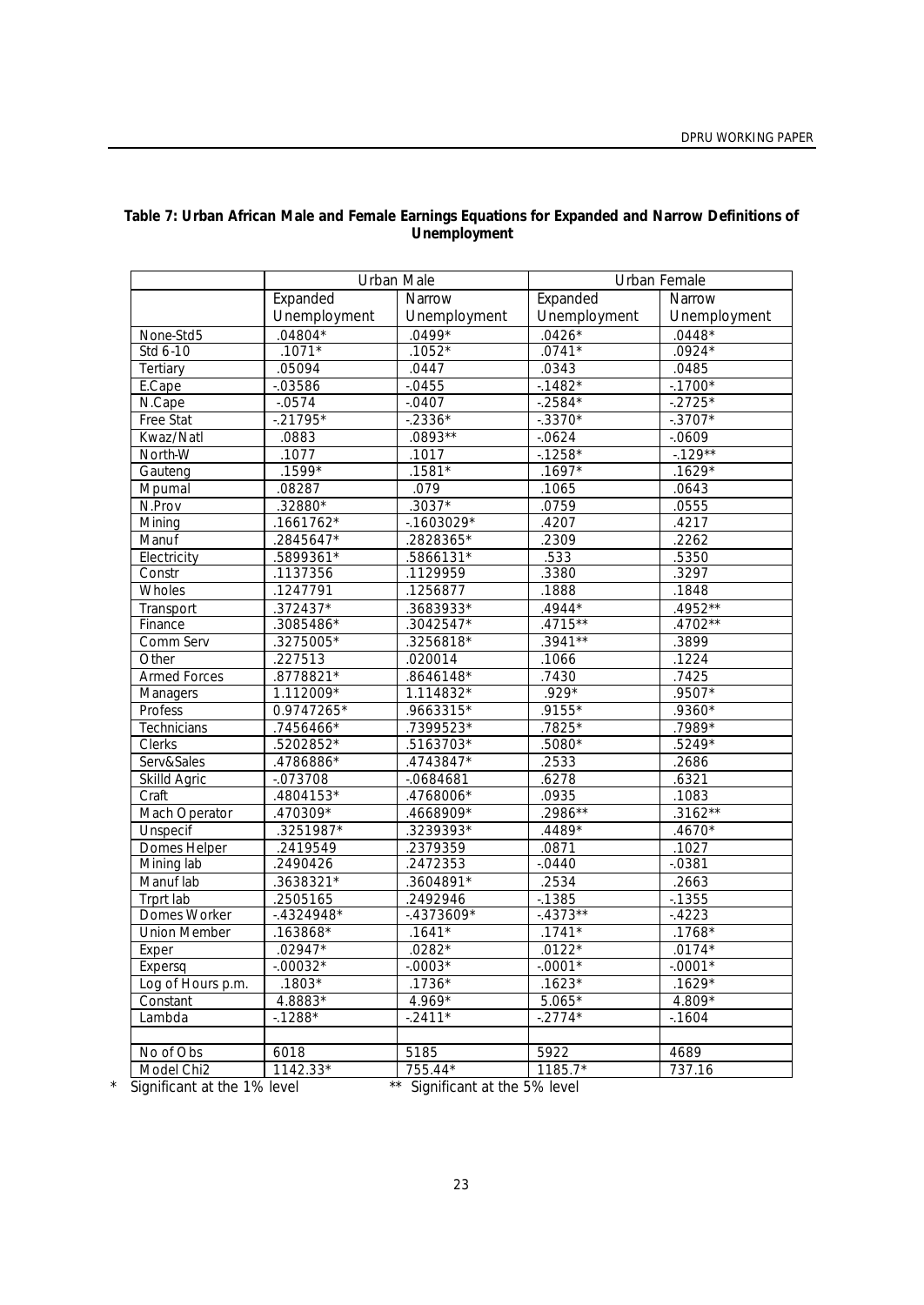|                  | <b>Rural Male</b>     |           |              | <b>Rural Female</b> |              |             |             |             |
|------------------|-----------------------|-----------|--------------|---------------------|--------------|-------------|-------------|-------------|
|                  | Expanded              |           | Narrow       | Expanded            |              |             | Narrow      |             |
|                  | Marginal              | x-bar     | Marginal     | x-bar               | Marginal     | x-bar       | Marginal    | x-bar       |
|                  | <b>Effects</b>        |           | Effects      |                     | Effects      |             | Effects     |             |
| None-Std5        | $.003\overline{39**}$ | 3.794     | 00461        | 3.794               | $-00147$     | 3.664       | 00169       | 3.664       |
| Std 6-10         | 00298                 | 1.017     | $.0146*$     | 1.017               | .05909*      | .9386       | $.05025*$   | .9386       |
| Tertiary         | .00721                | .0745     | $.03130**$   | .0745               | $-0.03539**$ | .0762       | $.00267**$  | .0762       |
| 26-35            | $.06557*$             | .3282     | .15007*      | .3282               | $.07492*$    | .3224       | $.09867*$   | .3224       |
| 36-45            | .08092*               | .2248     | .19841*      | .2248               | .03958**     | .2442       | $.13210**$  | 2442        |
| 46-55            | .05995*               | .1442     | .17883*      | .1442               | $-07081*$    | .1543       | $.07275*$   | .154        |
| $56 - 65$        | 00657                 | .0580     | .15387*      | .0580               | $-21457*$    | .0547       | $-01019*$   | .0547       |
| No. of Kids <7   | $-00131$              | .8929     | .0026        | .8929               | $-0.02523*$  | 1.228       | $-0.02566*$ | 1.228       |
| No. of Kids 8-15 | $-0.0022$             | 1.032     | $-01241*$    | 1.032               | $-0.01393*$  | 1.271       | $-0.01911*$ | 1.271       |
| No of males 16-  | $-01229*$             | 1.938     | $-0295*$     | 1.938               | $-01024$     | 1.323       | $-01518$    | 1.323       |
| 59               |                       |           |              |                     |              |             |             |             |
| No of fems 16-   | $-0.00456**$          | 1.568     | $.01966*$    | 1.568               | $.03333*$    | 2.166       | $.01238*$   | 2.166       |
| 59               |                       |           |              |                     |              |             |             |             |
| No of Adults >60 | $-03176*$             | .3625     | $-10120*$    | .3625               | $-00143$     | .3831       | $-0.03698$  | .3831       |
| Other hhld       | $-2.19e-06*$          | 12414     | $-5.10e-06*$ | 12414               | $-1.94e-06*$ | 17180       | $-4.14e-07$ | 17180       |
| income           |                       |           |              |                     |              |             |             |             |
| Other hhld       | $1.96e 11*$           | $7.1e+08$ | $5.18e11*$   | $7.1e+08$           | 1.98e-12*    | $1.6e + 09$ | 8.38e-14    | $1.6e + 09$ |
| income sqred     |                       |           |              |                     |              |             |             |             |
| Obs. Prob        | .8862                 |           | .7255        |                     | .5723927     |             | .3895       |             |
| Pred. Prob       | .9230                 |           | .7774        |                     | .5775        |             | .3849       |             |
| (at x-bar)       | (at x-bar)            |           | (at x-bar)   |                     | (at x-bar)   |             | (at x-bar)  |             |
| No Obs           | 9137                  |           | 9137         |                     | 11841        |             | 11841       |             |
| Chi(2)           | 842.47                |           | $1777.8*$    |                     | $1009.3*$    |             | 832.2       |             |
| Pseudo R2        | 0.1344                |           | 0.1686       |                     | 0.0626       |             | 0.0523      |             |

## **Table 8 : Rural African Male and Female Labour Participation Equations for Expanded and Narrow Definitions of Unemployment**

\* Significant at the 1% level \*\* Significant at the 5% level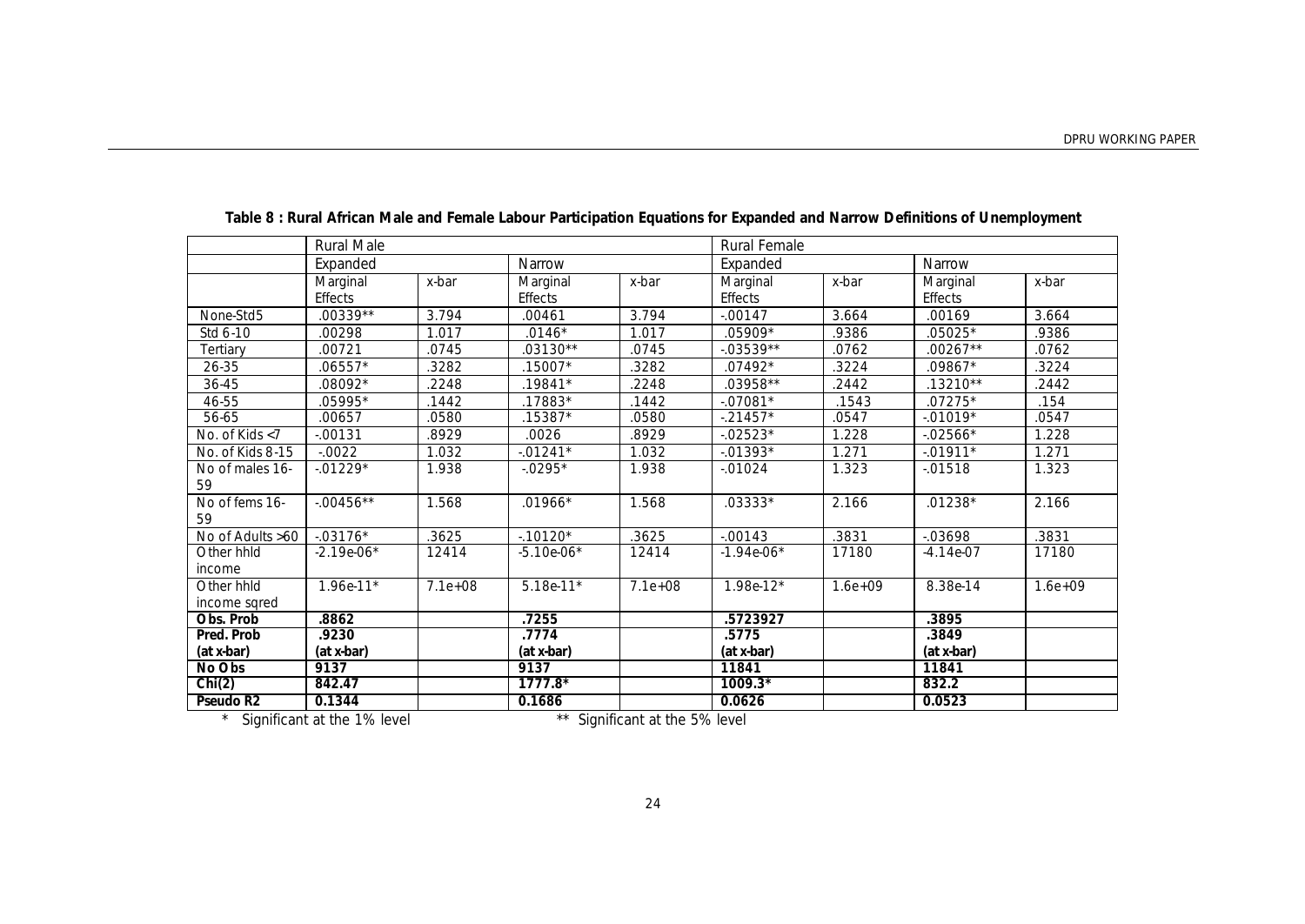|            | <b>Rural Male</b> |        |             |        | <b>Rural Female</b> |        |                |        |
|------------|-------------------|--------|-------------|--------|---------------------|--------|----------------|--------|
|            | Expanded          |        | Narrow      |        | Expanded            |        | Narrow         |        |
|            | Marginal          | x-bar  | Marginal    | x-bar  | Marginal            | x-bar  | Marginal       | x-bar  |
|            | Effects           |        | Effects     |        | Effects             |        | <b>Effects</b> |        |
| None-Std5  | $-00724*$         | 3.8013 | $-00365$    | 3.7785 | 0025                | 3.8942 | $-00586$       | 3.9199 |
| Std 6-10   | 0059              | 1.0072 | $-0.00543$  | 1.0055 | .00363              | 1.1610 | $-0.0602*$     | 1.2250 |
| Tertiary   | $.0519*$          | .0751  | $.0341***$  | .08079 | $.15577*$           | .09371 | .18805*        | .11438 |
| 26-35      | .02973            | .33754 | .01835      | .33751 | .17383*             | .36172 | $.05610*$      | .35061 |
| 36-45      | $.06921*$         | .24030 | .03011      | .25760 | .31589*             | .24621 | $.10424*$      | .26615 |
| 46-55      | 12879*            | .14988 | $.04884*$   | .16165 | $.40319*$           | .12676 | $.21521*$      | .14366 |
| 56-65      | .26790*           | .05208 | .09339*     | .05849 | .44982*             | .03099 | .24965*        | .03773 |
| E.Cape     | $-36825*$         | .15302 | $-09449$    | .1333  | $-34332*$           | .19162 | .06836         | .1821  |
| N.Cape     | $-00751$          | .0087  | $-12155$    | .01068 | .11547              | .00297 | .10189         | .00417 |
| Free Stat  | $-12948$          | .09123 | $-00748$    | .10507 | $-07559$            | .07263 | $-02837$       | .08728 |
| Kwaz/Natl  | $-0.20595***$     | .23660 | $-08260$    | .23725 | $-26387*$           | .26490 | 0877           | .27169 |
| North-W    | $-31503*$         | .15361 | $-07203$    | .15270 | $-28464*$           | .12382 | .09488         | .11817 |
| Gauteng    | .0149             | .03873 | $-00889$    | .04601 | $-00525$            | .0234  | $-03883$       | .03088 |
| Mpumal     | $-27706*$         | .15002 | $-02809$    | .15217 | $-28012*$           | .1170  | .06296         | .11361 |
| N.Prov     | $-17699$          | .15103 | $-01851$    | .14237 | $-0.34838*$         | .19861 | .10333         | .18577 |
| Lamda      | $-1.1393*$        | .18971 | $-0.31876*$ | .38249 | $-14034$            | .64426 | $-0.65184*$    | .93297 |
|            |                   |        |             |        |                     |        |                |        |
| Obs. Prob  | .7005             |        | .8556       |        | .4926               |        | .7239          |        |
| Pred. Prob | .7357             |        | .8946       |        | .4953               |        | .7524          |        |
| At x-bar)  | $(at x-bar)$      |        | (at x-bar)  |        | (at x-bar)          |        | $(at x-bar)$   |        |
| No Obs     | 8147              |        | 6725        |        | 6853                |        | 4721           |        |
| Chi(2)     | 1838.6*           |        | $986.15*$   |        | 978.65              |        | 678.4*         |        |
| Pseudo R2  | .1882             |        | .1840       |        | .1030               |        | .1236          |        |

# **Table 9 : Rural African Male and Female Employment Equations for Expanded and Narrow Definitions of Unemployment**

\* Significant at the 1% level \*\* Significant at the 5% level